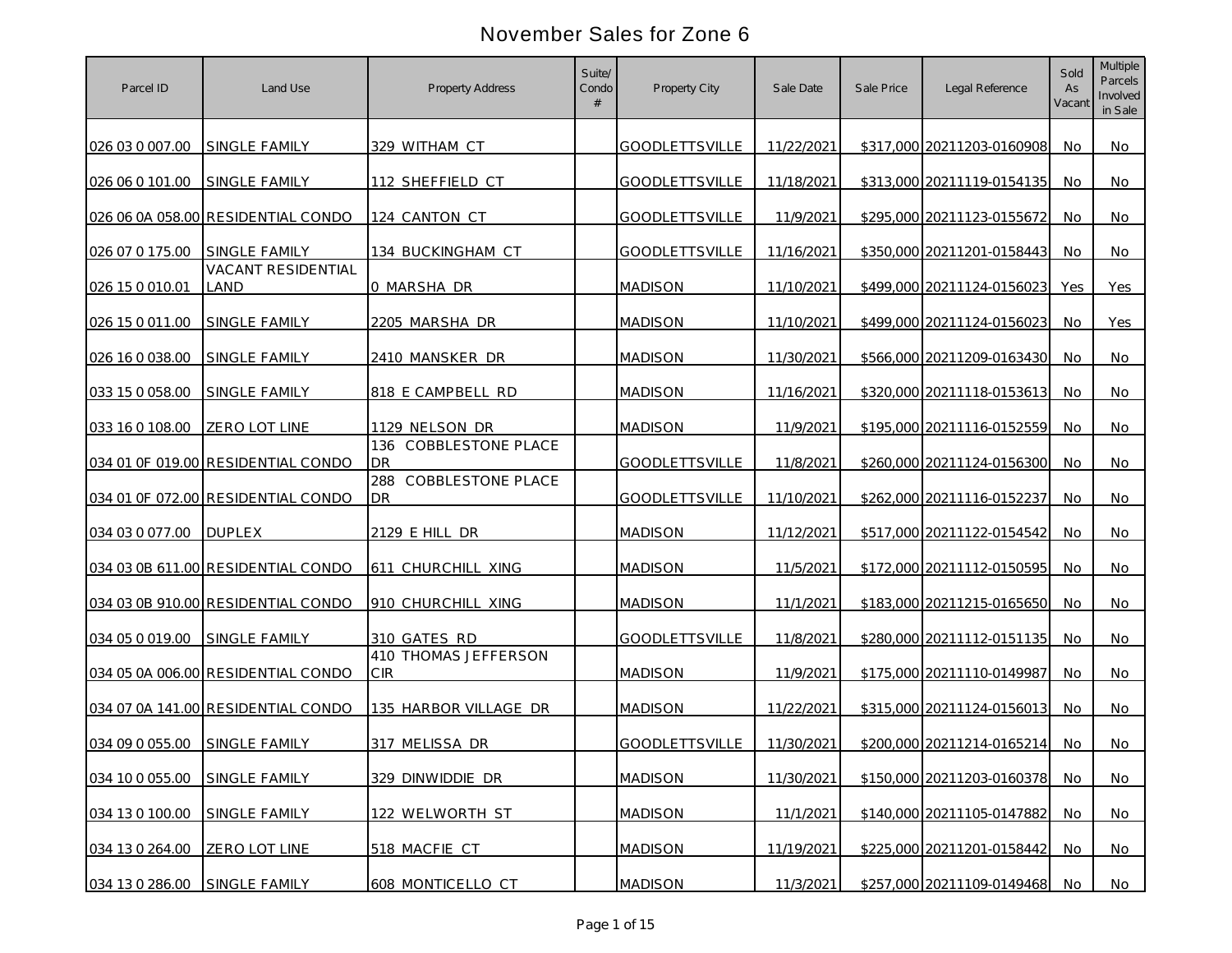| Parcel ID                      | Land Use                                   | <b>Property Address</b> | Suite/<br>Condo | Property City  | Sale Date  | Sale Price | Legal Reference            | Sold<br>As<br>Vacant | <b>Multiple</b><br>Parcels<br>Involved<br>in Sale |
|--------------------------------|--------------------------------------------|-------------------------|-----------------|----------------|------------|------------|----------------------------|----------------------|---------------------------------------------------|
| 042 03 0 095.00                | <b>SINGLE FAMILY</b>                       | 808 N GRAYCROFT AVE     |                 | <b>MADISON</b> | 11/15/2021 |            | \$510,000 20220104-0001308 | No                   | No                                                |
| 042 04 0 112.00                | SINGLE FAMILY                              | 406 E CAMPBELL RD       |                 | <b>MADISON</b> | 11/22/2021 |            | \$625,000 20211201-0158224 | No.                  | No                                                |
| 042 07 0A 023.00 SINGLE FAMILY |                                            | 706 HERITAGE SQUARE DR  |                 | <b>MADISON</b> | 11/30/2021 |            | \$230,000 20211217-0167131 | No                   | No                                                |
| 042 07 0A 059.00 SINGLE FAMILY |                                            | 881 HERITAGE CIR        |                 | <b>MADISON</b> | 11/29/2021 |            | \$240,000 20211207-0162229 | No                   | No                                                |
| 042 08 0 102.00                | ZERO LOT LINE                              | 527 AMQUIWOOD CT        |                 | <b>MADISON</b> | 11/2/2021  |            | \$225,000 20211104-0147568 | No                   | No                                                |
| 042 08 0 110.00                | ZERO LOT LINE                              | 316 NESBITT LN          |                 | <b>MADISON</b> | 11/30/2021 |            | \$215,000 20211206-0161239 | No                   | No                                                |
| 042 16 0 022.00                | <b>SINGLE FAMILY</b>                       | 102 GIBSON DR           |                 | <b>MADISON</b> | 11/15/2021 |            | \$435,000 20211117-0152980 | No                   | No                                                |
| 043 01 0 299.00                | SINGLE FAMILY                              | 1119 PALMER AVE         |                 | <b>MADISON</b> | 11/1/2021  |            | \$250,000 20211108-0149000 | No                   | No                                                |
| 043 01 0 299.00                | SINGLE FAMILY<br>VACANT RESIDENTIAL        | 1119 PALMER AVE         |                 | <b>MADISON</b> | 11/2/2021  |            | \$296,000 20211108-0149003 | No                   | No                                                |
| 043 01 0C 001.00 LAND          |                                            | 1100 PALMER AVE         |                 | <b>MADISON</b> | 11/22/2021 |            | \$60,000 20211202-0159408  | Yes                  | No                                                |
| 043 02 0 021.00                | <b>SINGLE FAMILY</b><br>VACANT RESIDENTIAL | 1011 B SNOW AVE         |                 | <b>MADISON</b> | 11/24/2021 |            | \$425,000 20211201-0158920 | No                   | Yes                                               |
| 043 02 0 022.00                | land                                       | 1011 A SNOW AVE         |                 | <b>MADISON</b> | 11/24/2021 |            | \$425,000 20211201-0158920 | No                   | Yes                                               |
| 043 02 0 129.00                | <b>SINGLE FAMILY</b>                       | 1119 C SNOW AVE         |                 | <b>MADISON</b> | 11/4/2021  |            | \$395,000 20211116-0152683 | <b>No</b>            | No                                                |
| 043 02 0 130.00                | SINGLE FAMILY                              | 1119 D SNOW AVE         |                 | <b>MADISON</b> | 11/5/2021  |            | \$399,000 20211112-0150706 | No                   | No                                                |
| 043 05 0 048.00                | <b>DUPLEX</b>                              | 825 A BROOKS AVE        |                 | <b>MADISON</b> | 11/24/2021 |            | \$270,000 20211202-0159605 | No.                  | No.                                               |
| 043 05 0 122.00                | <b>SINGLE FAMILY</b>                       | 743 DELAWARE AVE        |                 | <b>MADISON</b> | 11/10/2021 |            | \$256,000 20211118-0153517 | No.                  | No                                                |
| 043 05 0 177.00                | <b>SINGLE FAMILY</b>                       | 110 GARNER AVE          |                 | <b>MADISON</b> | 11/24/2021 |            | \$269,900 20211201-0159361 | No.                  | No                                                |
| 043 06 0 117.00                | SINGLE FAMILY                              | 926 SNOW AVE            |                 | <b>MADISON</b> | 11/30/2021 |            | \$200,000 20211203-0161041 | No.                  | No                                                |
| 043 09 0 070.00                | SINGLE FAMILY                              | 225 LOVELL ST           |                 | <b>MADISON</b> | 11/16/2021 |            | \$100,000 20211122-0154569 | No                   | No                                                |
| 043 09 0 236.00                | SINGLE FAMILY                              | 335 DULING AVE          |                 | <b>MADISON</b> | 11/10/2021 |            | \$380,000 20211124-0156016 | No                   | No                                                |
|                                | 043 10 0A 060.00 RESIDENTIAL CONDO         | 555 N DUPONT AVE        |                 | C-52 MADISON   | 11/4/2021  |            | \$130,000 20211210-0164205 | No.                  | No                                                |
|                                | 043 10 0C 026.00 RESIDENTIAL CONDO         | 228 JENNA LEE CIR       |                 | <b>MADISON</b> | 11/16/2021 |            | \$265,000 20211123-0155452 | No                   | No                                                |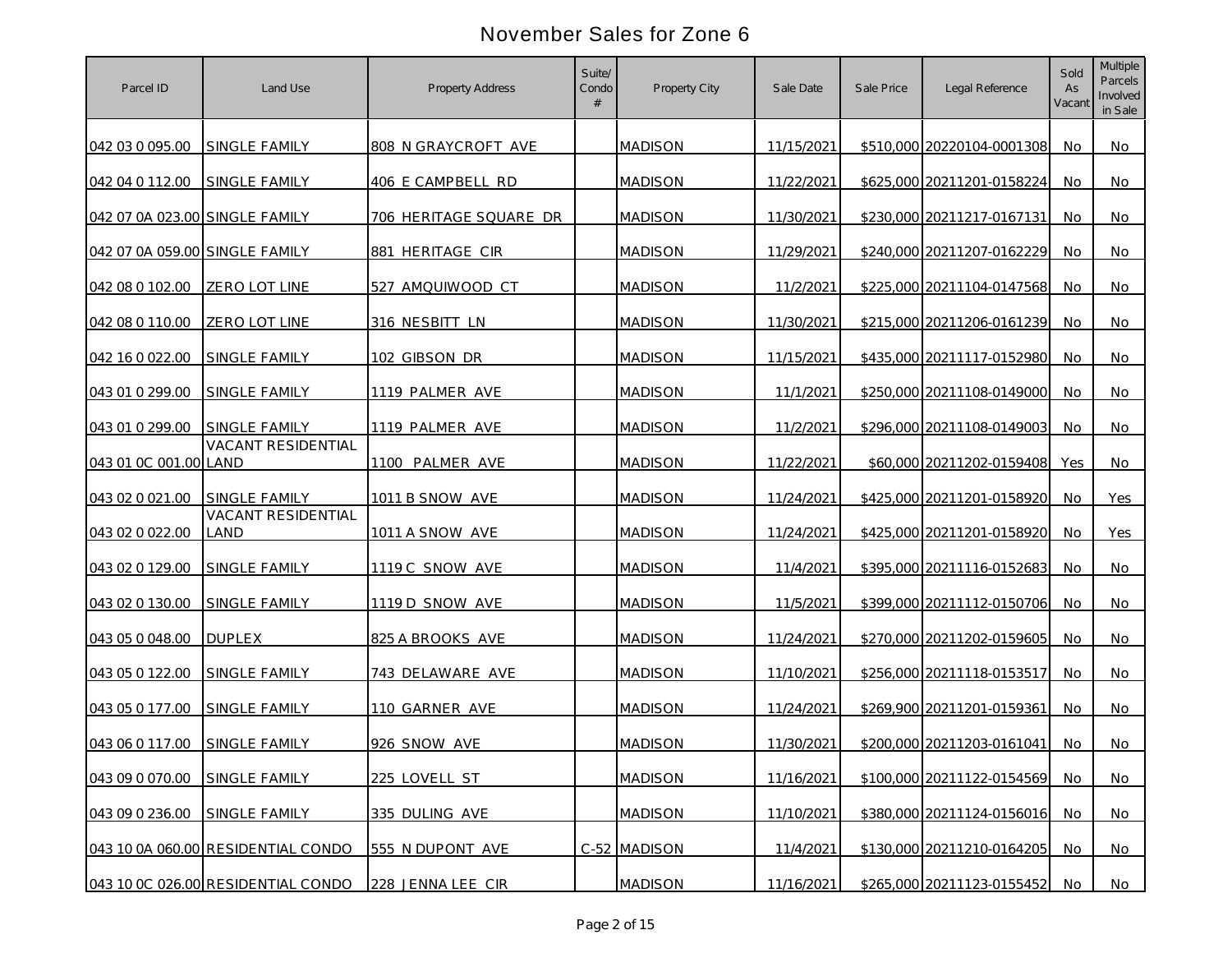| Parcel ID                      | Land Use                           | <b>Property Address</b> | Suite/<br>Condo | Property City  | Sale Date  | Sale Price | Legal Reference                        | Sold<br>As<br>Vacant | <b>Multiple</b><br>Parcels<br>Involved<br>in Sale |
|--------------------------------|------------------------------------|-------------------------|-----------------|----------------|------------|------------|----------------------------------------|----------------------|---------------------------------------------------|
| 043 12 0 072.00                | <b>SINGLE FAMILY</b>               | 147 RIO VISTA DR        |                 | <b>MADISON</b> | 11/8/2021  |            | \$460,000 20211115-0151711             | No                   | No                                                |
|                                | 043 13 0A 010.00 RESIDENTIAL CONDO | 323 FOREST PARK RD      |                 | 1-10 MADISON   | 11/15/2021 |            | \$58,000 20211122-0154819              | No.                  | No                                                |
|                                | 043 13 0A 070.00 RESIDENTIAL CONDO | 323 FOREST PARK RD      |                 | 6-6 MADISON    | 11/29/2021 |            | \$65,000 20211202-0159618              | No                   | No                                                |
| 043 15 0 087.00                | VACANT RESIDENTIAL<br>LAND         | 305 FARRIS AVE          |                 | <b>MADISON</b> | 11/10/2021 |            | \$264,900 20211201-0159285             | No                   | Yes                                               |
| 043 15 0 087.00                | <b>VACANT RESIDENTIAL</b><br>LAND  | 305 FARRIS AVE          |                 | <b>MADISON</b> | 11/10/2021 |            | \$260,000 20211118-0153604             | Yes                  | Yes                                               |
| 043 15 0 088.00                | SINGLE FAMILY                      | 301 FARRIS AVE          |                 | <b>MADISON</b> | 11/10/2021 |            | \$264,900 20211201-0159285             | No                   | Yes                                               |
| 043 15 0 088.00                | <b>SINGLE FAMILY</b>               | 301 FARRIS AVE          |                 | <b>MADISON</b> | 11/10/2021 |            | \$260,000 20211118-0153604             | No                   | Yes                                               |
| 043 16 0 035.00                | SINGLE FAMILY                      | 105 VANDIVER DR         |                 | <b>MADISON</b> | 11/4/2021  |            | \$159,900 20211116-0152298             | No                   | No                                                |
| 043 16 0 035.00                | <b>SINGLE FAMILY</b>               | 105 VANDIVER DR         |                 | <b>MADISON</b> | 11/4/2021  |            | \$147,000 20211116-0152297             | No.                  | No                                                |
| 043 16 0 096.00                | MOBILE HOME                        | 1224 LONDON BRIDGE RD   |                 | <b>MADISON</b> | 11/16/2021 |            | \$85,000 20211118-0153645              | No                   | No                                                |
| 051 08 0 066.00                | <b>SINGLE FAMILY</b>               | 238 EMMITT AVE          |                 | <b>MADISON</b> | 11/16/2021 |            | \$130,000 20211129-0157113             | No                   | No                                                |
| 051 08 0 203.00                | <b>DUPLEX</b>                      | 200 A E PALESTINE AVE   |                 | <b>MADISON</b> | 11/9/2021  |            | \$1,355,000 20211117-0152891           | No                   | Yes                                               |
| 051 08 0 204.00                | <b>DUPLEX</b>                      | 202 A E PALESTINE AVE   |                 | <b>MADISON</b> |            |            | 11/9/2021 \$1,355,000 20211117-0152891 | No                   | Yes                                               |
| 051 08 0 205.00                | <b>DUPLEX</b>                      | 204 A E PALESTINE AVE   |                 | <b>MADISON</b> | 11/9/2021  |            | \$1,355,000 20211117-0152891           | No                   | Yes                                               |
| 051 08 0 206.00                | <b>DUPLEX</b>                      | 206 A E PALESTINE AVE   |                 | <b>MADISON</b> |            |            | 11/9/2021 \$1,355,000 20211117-0152891 | No                   | Yes                                               |
| 051 08 0 207.00                | <b>DUPLEX</b>                      | 208 A E PALESTINE AVE   |                 | <b>MADISON</b> | 11/9/2021  |            | \$1,355,000 20211117-0152891           | No.                  | Yes                                               |
| 051 11 0A 001.00 SINGLE FAMILY |                                    | 301 WELLINGTON CT       |                 | <b>MADISON</b> | 11/9/2021  |            | \$395,000 20211112-0150812             | No.                  | No.                                               |
| 051 12 0 037.00                | SINGLE FAMILY                      | 106 BERKLEY DR          |                 | <b>MADISON</b> | 11/22/2021 |            | \$430,000 20211124-0156278             | No                   | No                                                |
| 051 14 0A 037.00 SINGLE FAMILY |                                    | 1530 SAUNDERS AVE       |                 | <b>MADISON</b> | 11/5/2021  |            | \$539,000 20211108-0148747             | - No                 | No                                                |
| 052 01 0 002.00                | SINGLE FAMILY                      | 229 HARRIS ST           |                 | <b>MADISON</b> | 11/3/2021  |            | \$85,000 20211109-0149575              | No                   | No                                                |
| 052 01 0 091.00                | SINGLE FAMILY                      | 314 HARRINGTON AVE      |                 | <b>MADISON</b> | 11/17/2021 |            | \$203,500 20211124-0156625             | No.                  | No                                                |
| 052 01 0 091.00                | SINGLE FAMILY                      | 314 HARRINGTON AVE      |                 | <b>MADISON</b> | 11/17/2021 |            | \$204,900 20211124-0156626             | No                   | No                                                |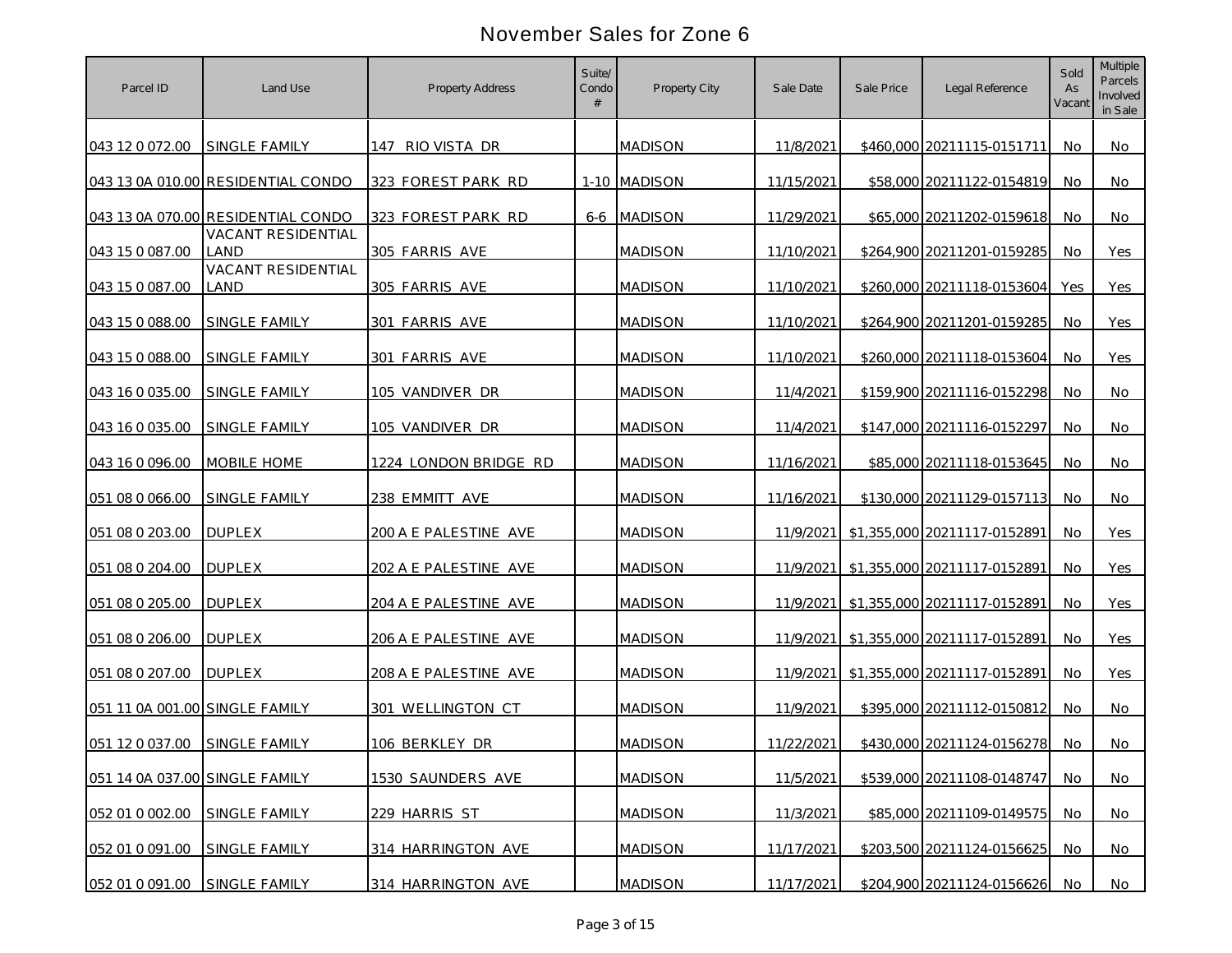| Parcel ID                      | Land Use                           | <b>Property Address</b>                | Suite/<br>Condo | Property City  | Sale Date  | Sale Price | Legal Reference            | Sold<br>As<br>Vacant | <b>Multiple</b><br>Parcels<br>Involved<br>in Sale |
|--------------------------------|------------------------------------|----------------------------------------|-----------------|----------------|------------|------------|----------------------------|----------------------|---------------------------------------------------|
| 052 01 0 246.00                | <b>SINGLE FAMILY</b>               | 774 OAKDELL AVE                        |                 | <b>MADISON</b> | 11/24/2021 |            | \$323,000 20211129-0157322 | No.                  | No                                                |
| 052 01 0C 007.00 SINGLE FAMILY |                                    | 823 NEELYS CHASE DR                    |                 | <b>MADISON</b> | 11/10/2021 |            | \$329,250 20211117-0152992 | No.                  | No                                                |
| 052 02 0 267.00                | SINGLE FAMILY                      | 405 RANDY RD                           |                 | <b>MADISON</b> | 11/16/2021 |            | \$225,000 20211124-0156042 | No                   | No                                                |
| 052 04 0 085.00                | SINGLE FAMILY                      | 248 MANZANO RD                         |                 | <b>MADISON</b> | 11/12/2021 |            | \$297,000 20211123-0155276 | No.                  | No                                                |
| 052 05 0 013 00                | <b>DUPLEX</b>                      | 853 GALLAVISTA AVE                     |                 | <b>MADISON</b> | 11/9/2021  |            | \$304,000 20211206-0161411 | No                   | No                                                |
| 052 05 0 043.00                | <b>SINGLE FAMILY</b>               | 837 WALNUT ST                          |                 | <b>MADISON</b> | 11/16/2021 |            | \$304,300 20211122-0155002 | No.                  | No                                                |
| 052 05 0 050.00                | <b>VACANT RESIDENTIAL</b><br>LAND  | 427 EMMITT AVE                         |                 | <b>MADISON</b> | 11/23/2021 |            | \$142,500 20211129-0157279 | Yes                  | No                                                |
| 052 07 0 097.00                | SINGLE FAMILY                      | 103 SANITARIUM RD                      |                 | <b>MADISON</b> | 11/17/2021 |            | \$490,000 20211129-0156959 | No.                  | No                                                |
| 052 08 0 111.00                | ZERO LOT LINE                      | 1518 MEADOW BEND DR                    |                 | <b>MADISON</b> | 11/22/2021 |            | \$205,000 20211123-0155432 | No                   | No                                                |
| 052 08 0 112.00                | <b>ZERO LOT LINE</b>               | 1514 MEADOW BEND DR                    |                 | <b>MADISON</b> | 11/19/2021 |            | \$205,000 20211201-0158363 | No.                  | No                                                |
| 052 08 0 156.00                | <b>SINGLE FAMILY</b>               | 1128 SIOUX TER                         |                 | <b>MADISON</b> | 11/10/2021 |            | \$330,000 20211206-0161322 | No.                  | No                                                |
| 052 08 0 193.00                | <b>SINGLE FAMILY</b>               | 1137 SIOUX TER                         |                 | <b>MADISON</b> | 11/25/2021 |            | \$310,000 20211028-0144878 | No.                  | No                                                |
| 052 08 0A 271.00 SINGLE FAMILY |                                    | 808 SEASHELL CV                        |                 | <b>MADISON</b> | 11/22/2021 |            | \$250,000 20211201-0158244 | No                   | <b>No</b>                                         |
| 052 11 0 032.00                | SINGLE FAMILY                      | 804 RIVER PASS                         |                 | <b>MADISON</b> | 11/23/2021 |            | \$430,000 20211201-0159320 | No                   | No                                                |
| 052 12 0 094.00                | SINGLE FAMILY                      | 1210 APACHE LN                         |                 | <b>MADISON</b> | 11/17/2021 |            | \$450,000 20211130-0158141 | No.                  | No.                                               |
|                                | 052 16 0A 090.00 RESIDENTIAL CONDO | 1301 NEELYS BEND RD                    | 90              | <b>MADISON</b> | 11/30/2021 |            | \$173,500 20211206-0161206 | No.                  | No.                                               |
| 053 09 0 038.00                | SINGLE FAMILY                      | 1229 CHEYENNE CT                       |                 | <b>MADISON</b> | 11/18/2021 |            | \$385,000 20211129-0157136 | No.                  | No                                                |
| 053 09 0 078.00                | ZERO LOT LINE                      | 814 TAMARACK S                         |                 | <b>MADISON</b> | 11/10/2021 |            | \$85,000 20211129-0156748  | No.                  | No                                                |
| 053 09 0 090.00 ZERO LOT LINE  |                                    | 808 TAMARACK S                         |                 | <b>MADISON</b> | 11/3/2021  |            | \$300,000 20211104-0147637 | No.                  | No                                                |
| 053 09 0B 041.00 SINGLE FAMILY |                                    | 1672 CUMBERLAND STATION<br><b>BLVD</b> |                 | <b>MADISON</b> | 11/29/2021 |            | \$400,000 20211220-0168015 | No                   | No                                                |
| 053 09 0B 119.00 SINGLE FAMILY |                                    | 2181 FREEMAN LN                        |                 | <b>MADISON</b> | 11/8/2021  |            | \$350,000 20211112-0151027 | No.                  | No                                                |
| 053 14 0 044.00                | SINGLE FAMILY                      | 1413 MOHAWK TRL                        |                 | <b>MADISON</b> | 11/5/2021  |            | \$301,000 20211112-0151074 | No                   | No                                                |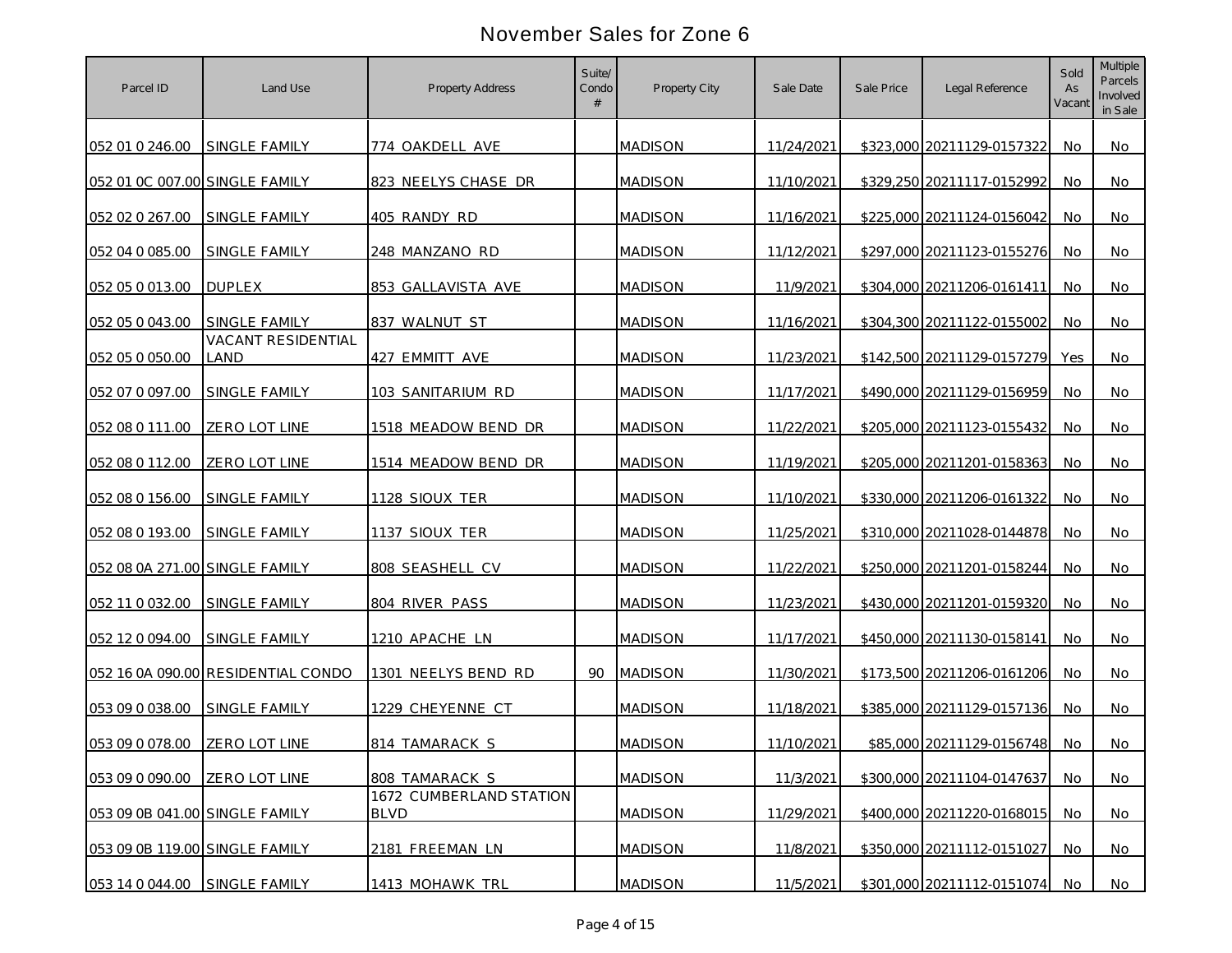| Parcel ID                      | Land Use                                          | <b>Property Address</b> | Suite/<br>Condo | Property City  | Sale Date  | Sale Price | Legal Reference                           | Sold<br>As<br>Vacant | <b>Multiple</b><br>Parcels<br>Involved<br>in Sale |
|--------------------------------|---------------------------------------------------|-------------------------|-----------------|----------------|------------|------------|-------------------------------------------|----------------------|---------------------------------------------------|
| 053 14 0 045.00                | <b>SINGLE FAMILY</b>                              | 1409 MOHAWK TRL         |                 | <b>MADISON</b> | 11/18/2021 |            | \$316,000 20211129-0157429                | No                   | No                                                |
|                                | 060 00 0A 010.00 RESIDENTIAL CONDO                | 721 A ARBOR TRACE CIR   |                 | NASHVILLE      | 11/3/2021  |            | \$399,900 20211105-0148185                | No.                  | No                                                |
|                                | 060 00 0A 011.00 RESIDENTIAL CONDO                | 723 A ARBOR TRACE CIR   |                 | NASHVILLE      | 11/1/2021  |            | \$399,900 20211112-0150935                | No                   | No                                                |
|                                | 060 00 0A 033.00 RESIDENTIAL CONDO                | 721 B ARBOR TRACE CIR   |                 | NASHVILLE      | 11/9/2021  |            | \$399,900 20211110-0150095                | No                   | No                                                |
|                                | 060 00 0A 034.00 RESIDENTIAL CONDO                | 723 B ARBOR TRACE CIR   |                 | NASHVILLE      | 11/12/2021 |            | \$400,000 20211119-0154349                | No                   | No                                                |
| 060 07 0 106.00                | SINGLE FAMILY                                     | 2932 RICH ACRES DR      |                 | NASHVILLE      | 11/23/2021 |            | \$390,000 20211206-0161279                | No.                  | No                                                |
| 060 07 0 106.00                | SINGLE FAMILY                                     | 2932 RICH ACRES DR      |                 | NASHVILLE      | 11/23/2021 |            | \$389,500 20211201-0158403                | No                   | No                                                |
| 060 07 0 136.00                | SINGLE FAMILY                                     | 2923 HILLHURST DR       |                 | NASHVILLE      | 11/16/2021 |            | \$349,900 20211123-0155345                | No                   | No                                                |
| 060 11 0A 067.00 SINGLE FAMILY |                                                   | 2692 PINE RIDGE DR      |                 | NASHVILLE      | 11/10/2021 |            | \$365,000 20211118-0153884                | No                   | No                                                |
| 060 12 0 027.00                | <b>SINGLE FAMILY</b><br><b>VACANT RESIDENTIAL</b> | 2916 MORNINGSIDE DR     |                 | NASHVILLE      | 11/9/2021  |            | \$371.000 20211117-0153082                | No                   | No                                                |
| 060 12 0 057.00                | LAND<br>VACANT RESIDENTIAL                        | 115 HART LN             |                 | NASHVILLE      |            |            | 11/12/2021   \$1,975,000 20211119-0154167 | Yes                  | No.                                               |
| 060 16 0 290.00                | LAND                                              | 0 OAKWOOD AVE           |                 | NASHVILLE      | 11/5/2021  |            | \$125,000 20211108-0148843                | Yes                  | No                                                |
| 061 03 0 004.00                | <b>SINGLE FAMILY</b>                              | 4417 SAUNDERS AVE       |                 | NASHVILLE      | 11/12/2021 |            | \$550,000 20211124-0156019                | No.                  | No                                                |
| 061 03 0 021 00                | SINGLE FAMILY                                     | 925 LEMONT DR           |                 | NASHVILLE      | 11/2/2021  |            | \$360,000 20211105-0148312                | No                   | No                                                |
| 061 03 0 183.00                | SINGLE FAMILY                                     | 1112 INGLEWOOD DR       |                 | NASHVILLE      | 11/30/2021 |            | \$535,000 20211207-0162297                | No.                  | No.                                               |
| 061 03 0 201.00                | <b>SINGLE FAMILY</b>                              | 1114 HAYSBORO AVE       |                 | NASHVILLE      | 11/19/2021 |            | \$550,000 20211129-0156694                | No.                  | No                                                |
| 061 04 0 055.00                | <b>SINGLE FAMILY</b>                              | 1209 HAYSBORO AVE       |                 | NASHVILLE      | 11/23/2021 |            | \$420,000 20211203-0161010                | No.                  | No.                                               |
| 061 04 0 099.00                | <b>SINGLE FAMILY</b>                              | 1403 HAYSBORO AVE       |                 | NASHVILLE      | 11/23/2021 |            | \$390,000 20211201-0158423                | No.                  | No                                                |
| 061 04 0 099.00                | SINGLE FAMILY                                     | 1403 HAYSBORO AVE       |                 | NASHVILLE      | 11/23/2021 |            | \$410,400 20211210-0164167                | No                   | No                                                |
| 061 05 0A 043.00 SINGLE FAMILY |                                                   | 443 LEMONT DR           |                 | NASHVILLE      | 11/22/2021 |            | \$245,000 20211028-0144721                | No                   | No                                                |
| 061 07 0 118.00                | SINGLE FAMILY                                     | 901 GWYNN DR            |                 | NASHVILLE      | 11/23/2021 |            | \$475,000 20211201-0158771                | No.                  | No                                                |
| 061 07 0 191.00                | SINGLE FAMILY                                     | 1019 MAPLEWOOD PL       |                 | NASHVILLE      | 11/15/2021 |            | \$599,500 20211118-0153918                | No                   | No                                                |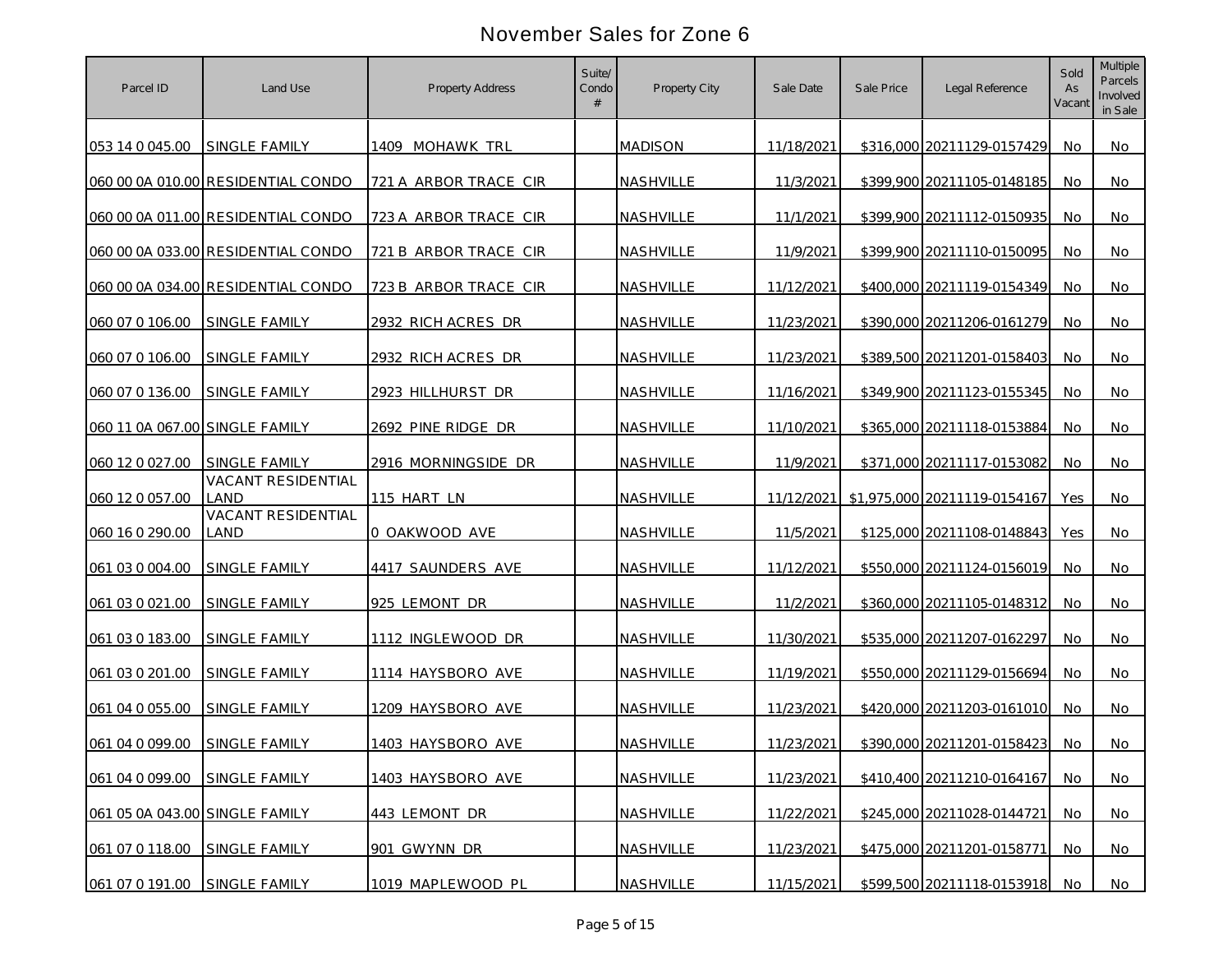| Parcel ID       | Land Use                           | <b>Property Address</b> | Suite/<br>Condo | Property City  | Sale Date  | Sale Price | Legal Reference              | Sold<br>As<br>Vacant | <b>Multiple</b><br>Parcels<br>Involved<br>in Sale |
|-----------------|------------------------------------|-------------------------|-----------------|----------------|------------|------------|------------------------------|----------------------|---------------------------------------------------|
| 061 07 0 234.00 | <b>DUPLEX</b>                      | 1006 MAPLEWOOD PL       |                 | NASHVILLE      | 11/5/2021  |            | \$590,000 20211115-0151542   | No.                  | No                                                |
| 061 07 0 260.00 | <b>SINGLE FAMILY</b>               | 1002 CALVERT ST         |                 | NASHVILLE      | 11/19/2021 |            | \$375,000 20211201-0158438   | No.                  | No                                                |
|                 | 061 07 0C 001.00 RESIDENTIAL CONDO | 4309 A GALLATIN PIKE    |                 | NASHVILLE      | 11/29/2021 |            | \$750,000 20211130-0157995   | No                   | No                                                |
|                 | 061 07 0C 002.00 RESIDENTIAL CONDO | 4309 B GALLATIN PIKE    |                 | NASHVILLE      | 11/30/2021 |            | \$750,000 20211202-0159753   | No                   | No                                                |
| 061 08 0 100.00 | SINGLE FAMILY                      | 4703 LOG CABIN RD       |                 | NASHVILLE      | 11/22/2021 |            | \$675,000 20211129-0157355   | No                   | No                                                |
| 061 08 0 170.00 | SINGLE FAMILY                      | 1222 WINDING WAY        |                 | NASHVILLE      | 11/19/2021 |            | \$1,200,000 20211130-0158061 | No                   | No                                                |
| 061 10 0 028.00 | SINGLE FAMILY                      | 3839 HUTSON AVE         |                 | NASHVILLE      | 11/1/2021  |            | \$700,000 20211115-0151434   | No                   | No                                                |
|                 | 061 10 0D 006.00 RESIDENTIAL CONDO | 785 MATTHEWS AVE        |                 | NASHVILLE      | 11/18/2021 |            | \$446,954 20211129-0157491   | No                   | No                                                |
| 061 11 0 041 00 | SINGLE FAMILY                      | 909 VIRGINIA AVE        |                 | NASHVILLE      | 11/30/2021 |            | \$355,000 20211214-0165306   | No                   | No                                                |
| 061 11 0 041.00 | <b>SINGLE FAMILY</b>               | 909 VIRGINIA AVE        |                 | NASHVILLE      | 11/30/2021 |            | \$370,000 20211220-0167834   | No.                  | No                                                |
| 061 14 0 064.00 | SINGLE FAMILY                      | 1055 HORSESHOE DR       |                 | NASHVILLE      | 11/10/2021 |            | \$731,000 20211122-0154523   | <b>No</b>            | No                                                |
| 061 15 0 028.00 | SINGLE FAMILY                      | 3917 BAXTER AVE         |                 | NASHVILLE      | 11/12/2021 |            | \$589,000 20211119-0154328   | No                   | No                                                |
| 061 16 0 047.00 | SINGLE FAMILY                      | 1353 CARDINAL AVE       |                 | NASHVILLE      | 11/15/2021 |            | \$293,000 20211122-0154823   | <b>No</b>            | No                                                |
| 061 16 0 047.00 | SINGLE FAMILY                      | 1353 CARDINAL AVE       |                 | NASHVILLE      | 11/15/2021 |            | \$302,000 20211119-0154250   | No                   | No                                                |
| 061 16 0 149.00 | <b>SINGLE FAMILY</b>               | 1355 GREENLAND AVE      |                 | NASHVILLE      | 11/15/2021 |            | \$440,000 20211203-0160199   | No.                  | No.                                               |
| 061 16 0 302.00 | <b>SINGLE FAMILY</b>               | 1305 SUNNYMEADE DR      |                 | NASHVILLE      | 11/15/2021 |            | \$360,000 20211119-0154364   | <b>No</b>            | No                                                |
| 062 13 0 139.00 | <b>SINGLE FAMILY</b>               | 3604 BRUSH HILL RD      |                 | NASHVILLE      | 11/29/2021 |            | \$605,000 20211201-0158909   | No.                  | No                                                |
| 063 00 0 134.00 | SINGLE FAMILY                      | 120 PINEYWOOD ACRES DR  |                 | <b>MADISON</b> | 11/23/2021 |            | \$700,000 20211201-0159265   | No.                  | No                                                |
| 063 02 0 100.00 | SINGLE FAMILY                      | 1527 OCOEE TRL          |                 | <b>MADISON</b> | 11/9/2021  |            | \$295,000 20211117-0153385   | No.                  | No                                                |
| 071 04 0 023.00 | SINGLE FAMILY                      | 2614 WOODYHILL DR       |                 | NASHVILLE      | 11/10/2021 |            | \$245,000 20211129-0157024   | No                   | No                                                |
| 071 04 0 062.00 | SINGLE FAMILY                      | 2600 JONES AVE          |                 | NASHVILLE      | 11/1/2021  |            | \$343,999 20211129-0157174   | No.                  | No                                                |
| 071 04 0 138.00 | SINGLE FAMILY                      | 133 DONALD ST           |                 | NASHVILLE      | 11/30/2021 |            | \$368,500 20211206-0161394   | No                   | No                                                |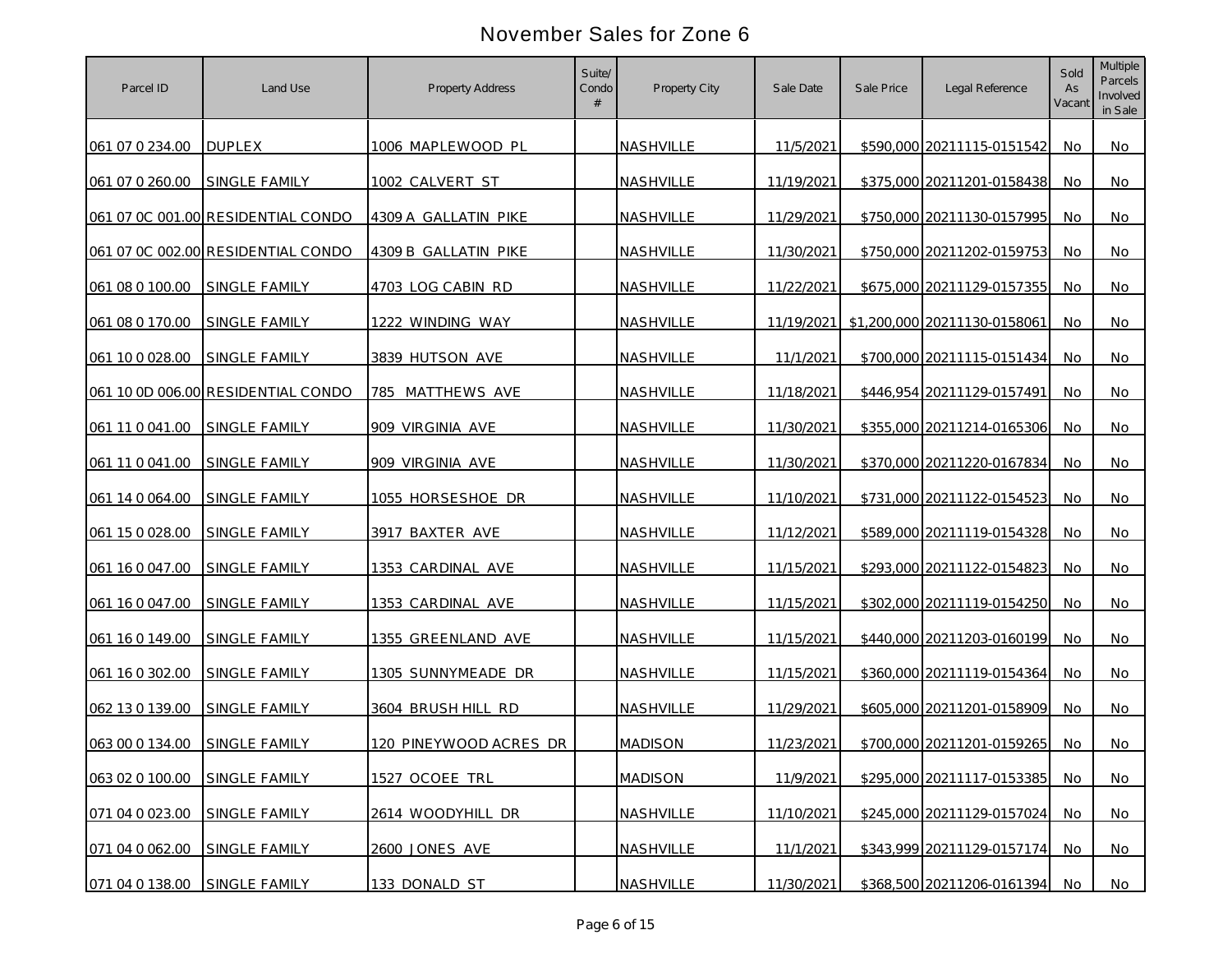| Parcel ID       | Land Use                                   | <b>Property Address</b> | Suite/<br>Condo | Property City    | Sale Date  | Sale Price | Legal Reference                         | Sold<br>As<br>Vacant | <b>Multiple</b><br>Parcels<br>Involved<br>in Sale |
|-----------------|--------------------------------------------|-------------------------|-----------------|------------------|------------|------------|-----------------------------------------|----------------------|---------------------------------------------------|
| 071 04 0 160.00 | <b>VACANT RESIDENTIAL</b><br>LAND          | 303 QUEEN AVE           |                 | <b>NASHVILLE</b> | 11/5/2021  |            | \$100,000 20220118-0007065              | Yes                  | No                                                |
| 071 04 0 266.00 | <b>DUPLEX</b>                              | 2436 PAULAWOOD DR       |                 | NASHVILLE        |            |            | 11/29/2021 \$1,325,000 20211201-0158594 | No.                  | Yes                                               |
| 071 04 0 267.00 | <b>DUPLEX</b>                              | 2432 PAULAWOOD DR       |                 | NASHVILLE        | 11/29/2021 |            | \$1,325,000 20211201-0158594            | No                   | Yes                                               |
| 071 04 0 269.00 | <b>DUPLEX</b>                              | 2424 PAULAWOOD DR       |                 | NASHVILLE        | 11/29/2021 |            | \$1,325,000 20211201-0158594            | No.                  | Yes                                               |
| 071 04 0 272.00 | <b>DUPLEX</b>                              | 2421 PAULAWOOD DR       |                 | NASHVILLE        | 11/29/2021 |            | \$1,325,000 20211201-0158594            | No                   | Yes                                               |
| 071 04 0 273.00 | <b>DUPLEX</b>                              | 2425 PAULAWOOD DR       |                 | NASHVILLE        | 11/29/2021 |            | \$1,325,000 20211201-0158594            | No.                  | Yes                                               |
| 071 04 0 274.00 | ZERO LOT LINE                              | 104 MINNETTE CT         |                 | NASHVILLE        | 11/29/2021 |            | \$1,325,000 20211201-0158594            | No                   | Yes                                               |
| 071 04 0 292.00 | ZERO LOT LINE                              | 106 MINNETTE CT         |                 | NASHVILLE        | 11/29/2021 |            | \$1,325,000 20211201-0158594            | No                   | Yes                                               |
| 071 07 0 172.00 | SINGLE FAMILY                              | 1717 LUTON ST           |                 | NASHVILLE        | 11/19/2021 |            | \$242,500 20211129-0156815              | No                   | No                                                |
| 071 07 0 180.00 | <b>SINGLE FAMILY</b>                       | 1814 MERIDIAN ST        |                 | NASHVILLE        | 11/18/2021 |            | \$270,000 20211124-0156404              | No.                  | No                                                |
| 071 08 0 038.00 | SINGLE FAMILY                              | 338 DUKE ST             |                 | NASHVILLE        | 11/28/2021 |            | \$540,000 20211207-0162405              | No                   | No                                                |
| 071 08 0 148.00 | <b>SINGLE FAMILY</b>                       | 511 NORTON AVE          |                 | NASHVILLE        | 11/22/2021 |            | \$339,900 20211207-0161946              | No.                  | No                                                |
|                 | 071 08 00 001.00 RESIDENTIAL CONDO         | 313 A DUKE ST           |                 | NASHVILLE        | 11/12/2021 |            | \$495,000 20211119-0154089              | No                   | No                                                |
| 071 11 0 115.00 | SINGLE FAMILY                              | 321 MARSHALL ST         |                 | NASHVILLE        | 11/15/2021 |            | \$388,000 20211124-0156032              | No                   | No                                                |
| 071 11 0 135.00 | SINGLE FAMILY<br><b>VACANT RESIDENTIAL</b> | 312 MARSHALL ST         |                 | NASHVILLE        | 11/30/2021 |            | \$370,000 20211214-0165194              | <b>No</b>            | No                                                |
| 071 11 0 169.00 | LAND                                       | 306 PULLEN AVE          |                 | NASHVILLE        | 11/17/2021 |            | \$425,000 20211124-0156144              | Yes                  | Yes                                               |
| 071 11 0 170.00 | <b>SINGLE FAMILY</b>                       | 308 PULLEN AVE          |                 | NASHVILLE        | 11/17/2021 |            | \$425,000 20211124-0156144              | No.                  | Yes                                               |
| 071 11 0 208.00 | SINGLE FAMILY                              | 1417 B MERIDIAN ST      |                 | NASHVILLE        | 11/19/2021 |            | \$636,676 20211201-0158473              | No                   | No                                                |
| 071 11 0 210.00 | SINGLE FAMILY                              | 1409 B MERIDIAN ST      |                 | NASHVILLE        | 11/16/2021 |            | \$590,000 20211203-0160243 No           |                      | No                                                |
| 071 12 0 076.00 | SINGLE FAMILY                              | 1601 JONES AVE          |                 | NASHVILLE        | 11/15/2021 |            | \$755,000 20211117-0153028              | No                   | <b>No</b>                                         |
|                 | 071 12 0E 016.00 RESIDENTIAL CONDO         | 1130 HARMONY WAY        |                 | NASHVILLE        | 11/15/2021 |            | \$820,000 20211117-0153041              | No.                  | <b>No</b>                                         |
|                 | 071 12 0E 028.00 RESIDENTIAL CONDO         | 1151 HARMONY WAY        |                 | <b>NASHVILLE</b> | 11/3/2021  |            | \$569,900 20211105-0148287              | No                   | No                                                |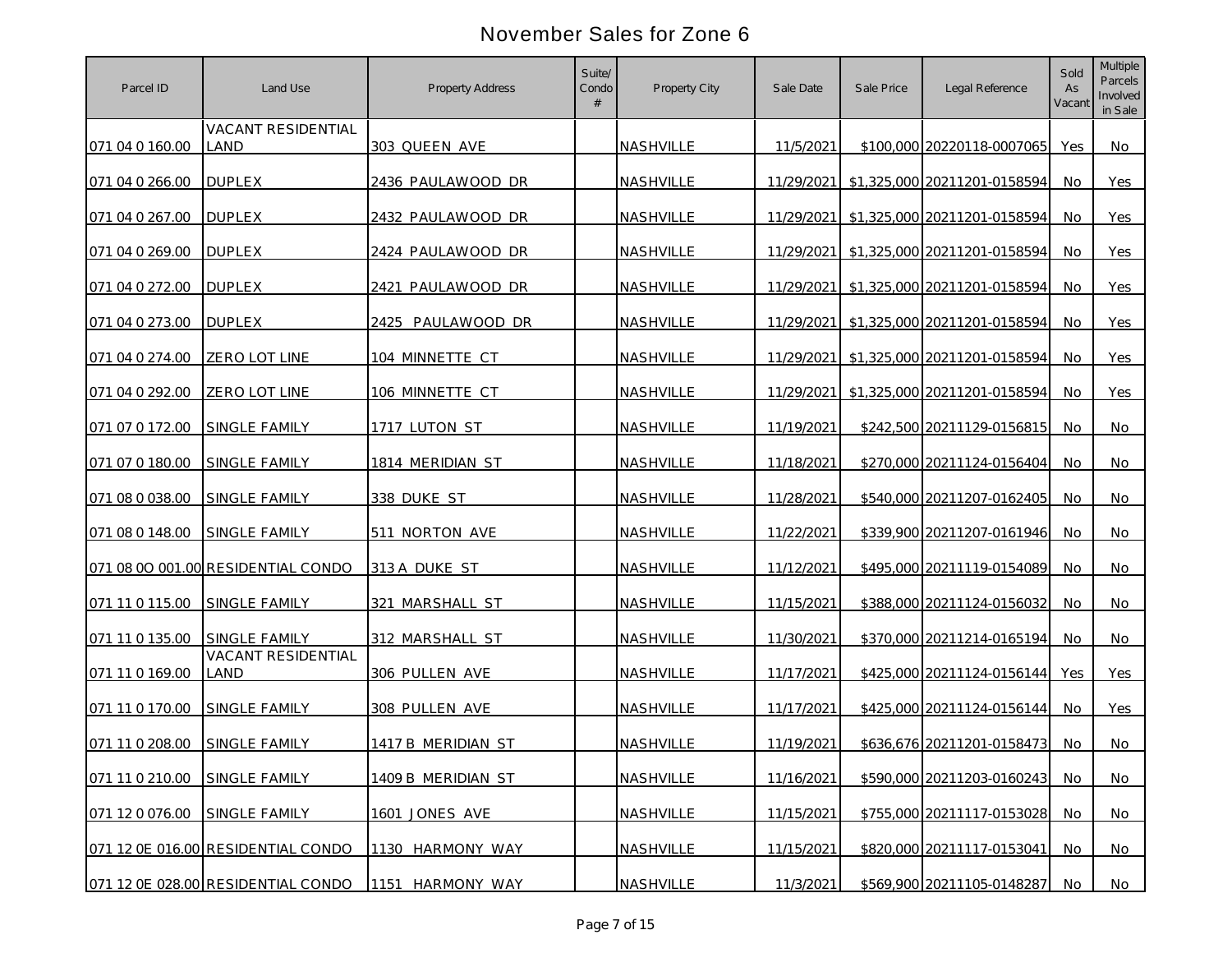| Parcel ID                     | Land Use                           | <b>Property Address</b>   | Suite/<br>Condo | Property City    | Sale Date   | Sale Price | Legal Reference                         | Sold<br>As<br>Vacant | <b>Multiple</b><br>Parcels<br>Involved<br>in Sale |
|-------------------------------|------------------------------------|---------------------------|-----------------|------------------|-------------|------------|-----------------------------------------|----------------------|---------------------------------------------------|
|                               | 071 12 0E 030.00 RESIDENTIAL CONDO | 1147 HARMONY WAY          |                 | <b>NASHVILLE</b> | 11/29/2021  |            | \$545,000 20211102-0146459              | No                   | No                                                |
|                               | 071 12 0E 038.00 RESIDENTIAL CONDO | 1125 HARMONY WAY          |                 | NASHVILLE        | 11/30/2021  |            | \$678,000 20211202-0159747              | No.                  | No                                                |
|                               | 071 14 0D 002.00 RESIDENTIAL CONDO | 1083 WHITES CREEK PIKE    |                 | NASHVILLE        | 11/12/2021  |            | \$773,000 20211117-0153019              | No                   | No                                                |
|                               | 071 14 0D 003.00 RESIDENTIAL CONDO | 1081<br>WHITES CREEK PIKE |                 | NASHVILLE        | 11/11/2021  |            | \$773,000 20211117-0153024              | No                   | No                                                |
| 071 15 0 217.00               | <b>SINGLE FAMILY</b>               | 1317 A STAINBACK AVE      |                 | NASHVILLE        | 11/2/2021   |            | \$513,900 20211115-0151945              | No                   | No                                                |
| 071 15 0 414.00               | <b>DUPLEX</b>                      | 1214 PENNOCK AVE          |                 | NASHVILLE        | 11/10/2021  |            | \$386,550 20211117-0153224              | No                   | No                                                |
| 071 15 0 428.00               | SINGLE FAMILY                      | 1205 PENNOCK AVE          |                 | NASHVILLE        | 11/19/2021  |            | \$325,000 20211207-0162280              | No                   | No                                                |
| 071 15 0 556.00               | ZERO LOT LINE                      | 1407 A STAINBACK AVE      |                 | NASHVILLE        | 11/16/2021  |            | \$550,000 20211201-0158334              | No.                  | No                                                |
| 071 15 0F 001.00 LAND         | <b>VACANT RESIDENTIAL</b>          | 115 LUCILE ST             |                 | NASHVILLE        |             |            | 11/12/2021 \$1,080,000 20211119-0154097 | Yes                  | Yes                                               |
| 071 15 OF 002.00 LAND         | <b>VACANT RESIDENTIAL</b>          | 117 LUCILE ST             |                 | NASHVILLE        |             |            | 11/12/2021 \$1,080,000 20211119-0154097 | Yes                  | Yes                                               |
| 071 15 OF 003.00 LAND         | VACANT RESIDENTIAL                 | 119 LUCILE ST             |                 | <b>NASHVILLE</b> |             |            | 11/12/2021 \$1.080.000 20211119-0154097 | Yes                  | Yes                                               |
| 071 15 OF 004.00 LAND         | VACANT RESIDENTIAL                 | 121 LUCILE ST             |                 | NASHVILLE        | 11/12/2021  |            | \$1,080,000 20211119-0154097            | Yes                  | Yes                                               |
| 071 15 0F 005.00 LAND         | VACANT RESIDENTIAL                 | 123 LUCILE ST             |                 | NASHVILLE        | 11/12/20211 |            | \$1,080,000 20211119-0154097            | Yes                  | Yes                                               |
| 071 15 0F 006.00 LAND         | VACANT RESIDENTIAL                 | 125 LUCILE ST             |                 | NASHVILLE        | 11/12/2021  |            | \$1,080,000 20211119-0154097            | Yes                  | Yes                                               |
| 071 16 0 053.00               | <b>SINGLE FAMILY</b>               | 707 DOUGLAS AVE           |                 | NASHVILLE        | 11/16/2021  |            | \$236,000 20211124-0156047              | No                   | No.                                               |
| 071 16 0 054.00               | <b>SINGLE FAMILY</b>               | 709 DOUGLAS AVE           |                 | NASHVILLE        | 11/19/2021  |            | \$350,000 20211122-0154734              | No.                  | No                                                |
| 071 16 0 069.01               | <b>SINGLE FAMILY</b>               | 809 CROCKETT ST           |                 | NASHVILLE        | 11/9/2021   |            | \$426,000 20211112-0150818              | No.                  | No.                                               |
| 071 16 0 149.00               | <b>SINGLE FAMILY</b>               | 1315 A MONTGOMERY AVE     |                 | NASHVILLE        | 11/30/2021  |            | \$308,000 20211216-0166579              | No                   | No                                                |
| 071 16 0 239.00 SINGLE FAMILY |                                    | 610 RICHARDSON AVE        |                 | NASHVILLE        | 11/12/2021  |            | \$393,700 20211122-0154512              | No                   | No                                                |
|                               | 071 16 0G 005.00 RESIDENTIAL CONDO | 1308 MONTGOMERY AVE       | 5               | NASHVILLE        | 11/10/2021  |            | \$584,070 20211112-0150891              | No                   | No                                                |
|                               | 071 16 0G 007.00 RESIDENTIAL CONDO | 1308 MONTGOMERY AVE       |                 | NASHVILLE        | 11/9/2021   |            | \$584,071 20211112-0150888              | No.                  | No                                                |
|                               | 071 16 0G 008.00 RESIDENTIAL CONDO | 1308 MONTGOMERY AVE       | 8               | NASHVILLE        | 11/4/2021   |            | \$584,071 20211105-0148116              | No                   | No                                                |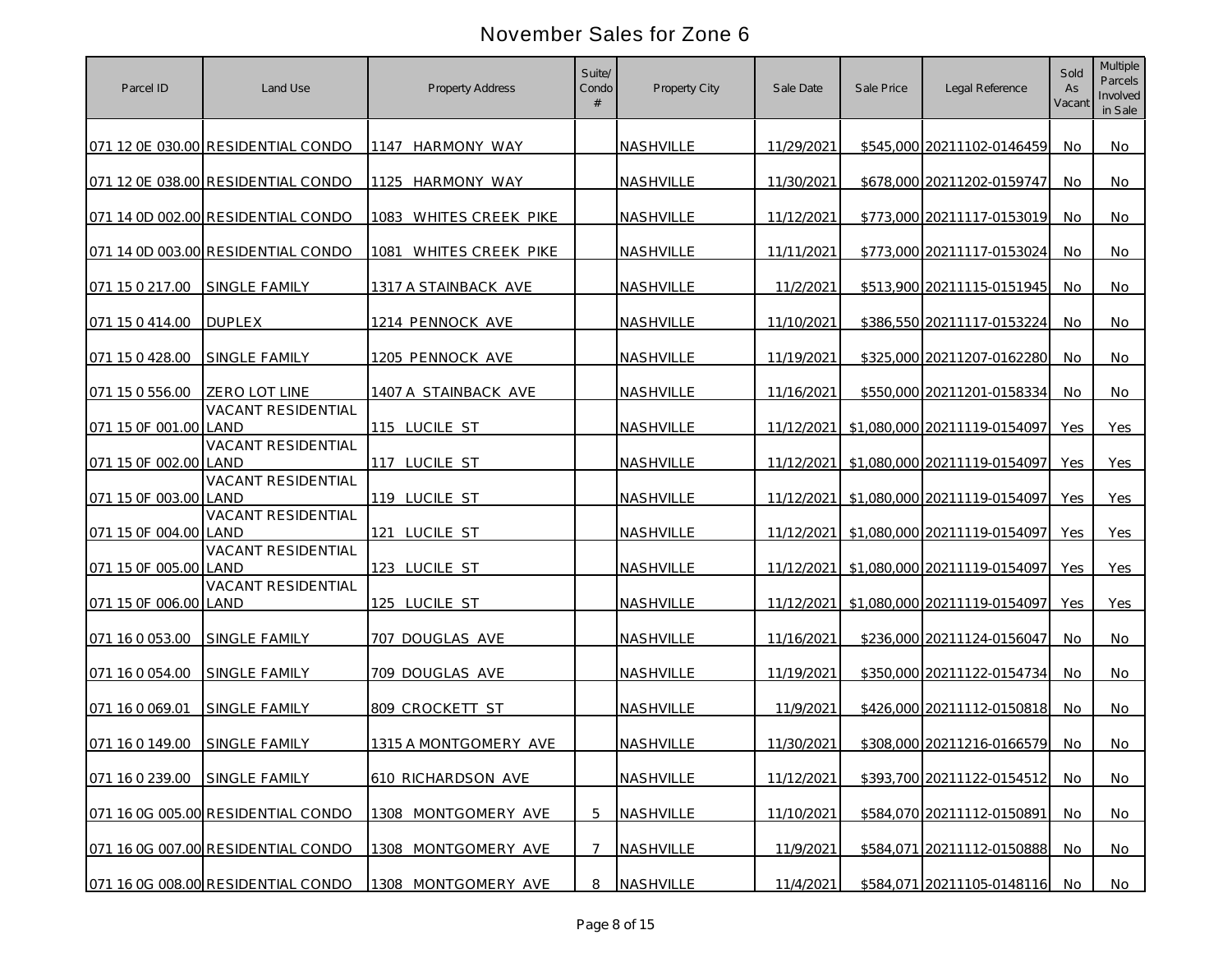| Parcel ID       | Land Use                           | <b>Property Address</b> | Suite/<br>Condo | Property City | Sale Date  | Sale Price | Legal Reference                         | Sold<br>As<br>Vacant | <b>Multiple</b><br>Parcels<br>Involved<br>in Sale |
|-----------------|------------------------------------|-------------------------|-----------------|---------------|------------|------------|-----------------------------------------|----------------------|---------------------------------------------------|
|                 | 071 16 0H 002.00 RESIDENTIAL CONDO | 738 DOUGLAS AVE         | $\mathcal{P}$   | NASHVILLE     | 11/30/2021 |            | \$679,500 20211203-0160910              | No.                  | No                                                |
|                 | 071 16 0H 004.00 RESIDENTIAL CONDO | 738 DOUGLAS AVE         | $\overline{4}$  | NASHVILLE     | 11/30/2021 |            | \$679,500 20211207-0162387              | No.                  | No                                                |
|                 | 071 16 0H 005.00 RESIDENTIAL CONDO | 738 DOUGLAS AVE         | 5               | NASHVILLE     | 11/30/2021 |            | \$645,000 20211203-0160926              | No                   | No                                                |
|                 | 071 16 0H 008.00 RESIDENTIAL CONDO | 738 DOUGLAS AVE         | 8               | NASHVILLE     | 11/24/2021 |            | \$637,500 20211129-0157282              | No                   | No                                                |
|                 | 071 16 0H 009.00 RESIDENTIAL CONDO | 738 DOUGLAS AVE         | 9               | NASHVILLE     | 11/30/2021 |            | \$637,500 20211203-0161006              | No                   | <b>No</b>                                         |
|                 | 071 16 0H 010.00 RESIDENTIAL CONDO | 738 DOUGLAS AVE         | 10              | NASHVILLE     | 11/30/2021 |            | \$637,500 20211203-0160989              | No                   | No                                                |
|                 | 071 16 0H 011.00 RESIDENTIAL CONDO | 738 DOUGLAS AVE         | 11              | NASHVILLE     | 11/24/2021 |            | \$641,000 20211203-0160941              | No                   | No                                                |
|                 | 071 16 0H 012.00 RESIDENTIAL CONDO | 738 DOUGLAS AVE         | 12              | NASHVILLE     | 11/19/2021 |            | \$1,271,000 20211124-0156430            | No                   | Yes                                               |
|                 | 071 16 0H 013.00 RESIDENTIAL CONDO | 738 DOUGLAS AVE         | 13              | NASHVILLE     |            |            | 11/19/2021 \$1,271,000 20211124-0156430 | No.                  | Yes                                               |
| 072 01 0 041.00 | SINGLE FAMILY                      | 2561 BETHWOOD DR        |                 | NASHVILLE     | 11/16/2021 |            | \$235,000 20211119-0154245              | No.                  | No                                                |
| 072 04 0 346.00 | <b>DUPLEX</b>                      | 1512 SHELTON AVE        |                 | NASHVILLE     | 11/24/2021 |            | \$335,000 20211130-0157871              | <b>No</b>            | No                                                |
| 072 06 0 033.00 | <b>SINGLE FAMILY</b>               | 1034 IVERSON AVE        |                 | NASHVILLE     | 11/8/2021  |            | \$340,000 20211115-0151336              | No                   | No                                                |
| 072 06 0 042.00 | <b>SINGLE FAMILY</b>               | 1016 IVERSON AVE        |                 | NASHVILLE     | 11/16/2021 |            | \$680,000 20211124-0156635              | <b>No</b>            | No                                                |
|                 | 072 06 1K 002.00 RESIDENTIAL CONDO | 1016 B MAYNOR AVE       |                 | NASHVILLE     | 11/29/2021 |            | \$630,000 20211208-0162740              | No                   | No                                                |
|                 | 072 06 10 002.00 RESIDENTIAL CONDO | 1021 B ELVIRA AVE       |                 | NASHVILLE     | 11/19/2021 |            | \$435,000 20211123-0155464              | No                   | No.                                               |
|                 | 072 06 3H 002.00 RESIDENTIAL CONDO | 802 VIBE PL             |                 | NASHVILLE     | 11/30/2021 |            | \$575,000 20211203-0160586              | <b>No</b>            | No                                                |
|                 | 072 06 3H 002.00 RESIDENTIAL CONDO | 802 VIBE PL             |                 | NASHVILLE     | 11/30/2021 |            | \$602,000 20220114-0006127              | No.                  | No                                                |
|                 | 072 06 3N 020.00 RESIDENTIAL CONDO | 1077 E TRINITY LN       | 307             | NASHVILLE     | 11/18/2021 |            | \$239,900 20211124-0156507              | No.                  | No                                                |
|                 | 072 06 4F 001.00 RESIDENTIAL CONDO | 1221 KELLER AVE         |                 | NASHVILLE     | 11/15/2021 |            | \$805,000 20211116-0152281              | No                   | No                                                |
| 072 07 0 184.00 | SINGLE FAMILY                      | 1407 HUFFINE ST         |                 | NASHVILLE     | 11/5/2021  |            | \$385,000 20211117-0153204              | No                   | No                                                |
|                 | 072 07 00 002.00 RESIDENTIAL CONDO | 2924 B SCOTT AVE        |                 | NASHVILLE     | 11/19/2021 |            | \$660,875 20211123-0155317              | No.                  | No                                                |
| 072 08 0 145.00 | SINGLE FAMILY                      | 2217 STRATFORD AVE      |                 | NASHVILLE     | 11/19/2021 |            | \$439,500 20211124-0156494              | No                   | No                                                |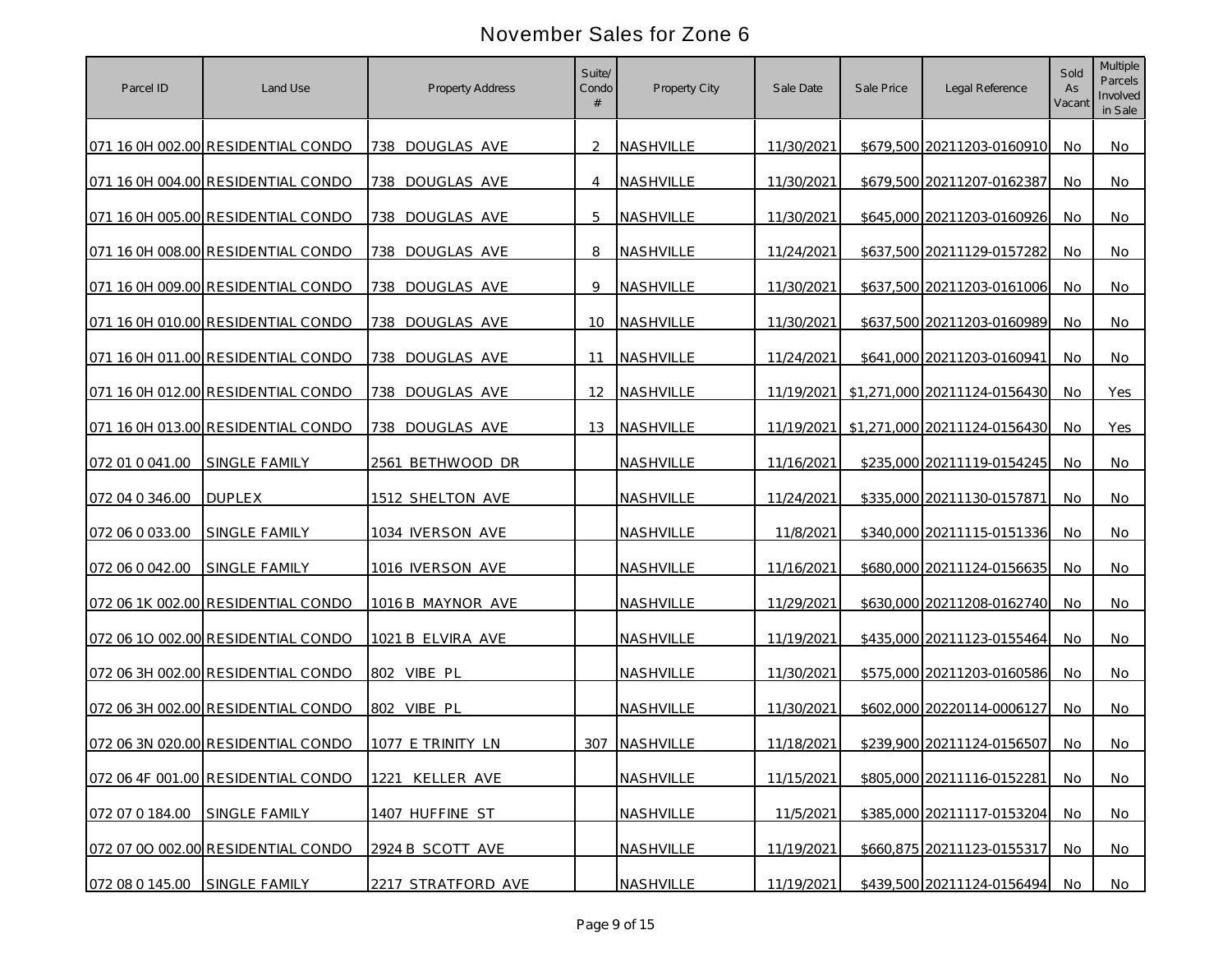| Parcel ID       | Land Use                           | <b>Property Address</b> | Suite/<br>Condo | Property City    | Sale Date  | Sale Price | Legal Reference            | Sold<br>As<br>Vacant | <b>Multiple</b><br>Parcels<br>Involved<br>in Sale |
|-----------------|------------------------------------|-------------------------|-----------------|------------------|------------|------------|----------------------------|----------------------|---------------------------------------------------|
| 072 08 0 170.00 | <b>SINGLE FAMILY</b>               | 1900 AVALON DR          |                 | NASHVILLE        | 11/1/2021  |            | \$474,900 20211203-0160792 | No                   | No                                                |
| 072 08 0 210.00 | <b>SINGLE FAMILY</b>               | 2211 RIDGECREST DR      |                 | NASHVILLE        | 11/23/2021 |            | \$490,000 20211201-0158819 | No.                  | No                                                |
| 072 08 0 248.00 | SINGLE FAMILY                      | 2219 BERRYWOOD RD       |                 | NASHVILLE        | 11/18/2021 |            | \$459,000 20211130-0158014 | No                   | No                                                |
| 072 09 0 151.00 | <b>DUPLEX</b>                      | 901 SPAIN AVE           |                 | NASHVILLE        | 11/5/2021  |            | \$444,000 20211110-0149968 | No                   | No                                                |
| 072 09 0 151.00 | <b>DUPLEX</b>                      | 901 SPAIN AVE           |                 | NASHVILLE        | 11/5/2021  |            | \$481,000 20211118-0153598 | No                   | No                                                |
| 072 09 0 203.00 | <b>SINGLE FAMILY</b>               | 911 DELMAS AVE          |                 | NASHVILLE        | 11/19/2021 |            | \$400,000 20211201-0158555 | No                   | No                                                |
| 072 09 0 317.00 | <b>VACANT RESIDENTIAL</b><br>LAND  | CAROLYN AVE<br>917      |                 | NASHVILLE        | 11/23/2021 |            | \$800,000 20211202-0159373 | Yes                  | No                                                |
|                 | 072 09 0D 002.00 RESIDENTIAL CONDO | 909 B SPAIN AVE         |                 | NASHVILLE        | 11/24/2021 |            | \$546,000 20211129-0157333 | No                   | No                                                |
|                 | 072 09 1C 001.00 RESIDENTIAL CONDO | 844 CHEROKEE AVE        |                 | NASHVILLE        | 11/22/2021 |            | \$415,000 20211201-0158547 | No                   | No                                                |
|                 | 072 09 1C 003.00 RESIDENTIAL CONDO | 844 CHEROKEE AVE        | 3               | NASHVILLE        | 11/30/2021 |            | \$390,000 20211209-0163228 | No.                  | No                                                |
|                 | 072 09 3G 001.00 RESIDENTIAL CONDO | 901<br>CAROLYN AVE      |                 | <b>NASHVILLE</b> | 11/30/2021 |            | \$505,000 20211208-0162757 | <b>No</b>            | No.                                               |
| 072 10 0 220.00 | <b>SINGLE FAMILY</b>               | 1706 NORTHVIEW AVE      |                 | NASHVILLE        | 11/3/2021  |            | \$474,900 20211110-0150443 | <b>No</b>            | No                                                |
|                 | 072 10 1A 101.00 RESIDENTIAL CONDO | 1118 LITTON AVE         |                 | 115 NASHVILLE    | 11/12/2021 |            | \$236,000 20211115-0152007 | No.                  | No                                                |
| 072 11 0 505.00 | <b>ZERO LOT LINE</b>               | 1428 A LITTON AVE       |                 | NASHVILLE        | 11/15/2021 |            | \$295,000 20211115-0151925 | No                   | No                                                |
|                 | 072 11 1X 002.00 RESIDENTIAL CONDO | 1425 B MONETTA AVE      |                 | NASHVILLE        | 11/29/2021 |            | \$630,000 20211202-0159906 | <b>No</b>            | No.                                               |
|                 | 072 11 1Z 001.00 RESIDENTIAL CONDO | 1416 A HUFFINE ST       |                 | NASHVILLE        | 11/30/2021 |            | \$590,000 20211217-0167230 | <b>No</b>            | No                                                |
| 072 12 0 249.00 | SINGLE FAMILY                      | 1910 PINEHURST DR       |                 | NASHVILLE        | 11/24/2021 |            | \$448,000 20211208-0162707 | No.                  | No                                                |
| 072 12 0 305.00 | <b>DUPLEX</b>                      | 1925 BERKSHIRE DR       |                 | NASHVILLE        | 11/17/2021 |            | \$385,000 20211119-0154370 | No                   | No                                                |
|                 | 072 12 0J 001.00 RESIDENTIAL CONDO | 1802 A TAMMANY DR       |                 | NASHVILLE        | 11/30/2021 |            | \$619,000 20211202-0159652 | No                   | No                                                |
| 072 13 0 116.00 | SINGLE FAMILY                      | 902 MCCLURKAN AVE       |                 | NASHVILLE        | 11/1/2021  |            | \$440,000 20211103-0147104 | No                   | No                                                |
| 072 13 0 140.00 | SINGLE FAMILY                      | 2423 BRASHER AVE        |                 | NASHVILLE        | 11/1/2021  |            | \$370,660 20211112-0150960 | No.                  | No                                                |
|                 | 072 13 2C 002.00 RESIDENTIAL CONDO | 1022 B CAHAL AVE        |                 | NASHVILLE        | 11/4/2021  |            | \$585,000 20211108-0148998 | No                   | No                                                |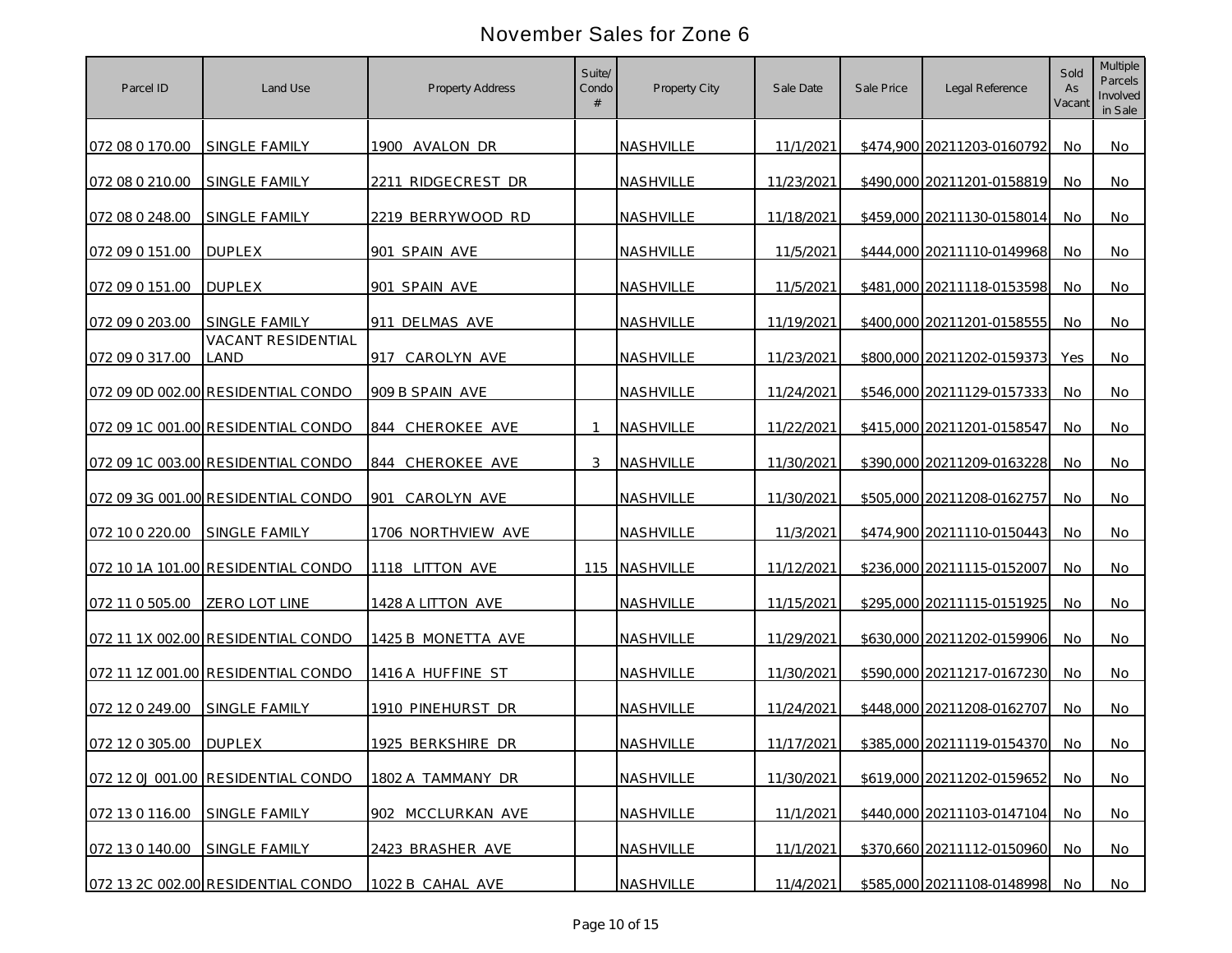| Parcel ID             | Land Use                           | <b>Property Address</b> | Suite/<br>Condo | Property City    | Sale Date  | Sale Price | Legal Reference            | Sold<br>As<br>Vacant | <b>Multiple</b><br>Parcels<br>Involved<br>in Sale |
|-----------------------|------------------------------------|-------------------------|-----------------|------------------|------------|------------|----------------------------|----------------------|---------------------------------------------------|
| 072 14 0 157.01       | <b>SINGLE FAMILY</b>               | 1521 WARD AVE           |                 | NASHVILLE        | 11/5/2021  |            | \$375,000 20211110-0150076 | No.                  | No                                                |
|                       | 072 14 4X 001.00 RESIDENTIAL CONDO | 1210 CHESTER AVE        |                 | NASHVILLE        | 11/24/2021 |            | \$355,000 20211203-0160922 | No.                  | No                                                |
| 072 15 0 024.00       | SINGLE FAMILY                      | 2630 PENNINGTON AVE     |                 | NASHVILLE        | 11/5/2021  |            | \$345,000 20211109-0149303 | No                   | No                                                |
| 072 15 0 282.00       | <b>RESIDENTIAL</b><br>COMBO/MISC   | 1525 RIVERSIDE DR       |                 | NASHVILLE        | 11/19/2021 |            | \$345,000 20211122-0154644 | No                   | No                                                |
|                       | 072 15 0A 118.00 RESIDENTIAL CONDO | 118 PORTER TER          |                 | NASHVILLE        | 11/30/2021 |            | \$259,900 20211206-0161551 | No                   | No                                                |
|                       | 072 15 OL 002.00 RESIDENTIAL CONDO | 1806 CAHAL AVE          |                 | NASHVILLE        | 11/9/2021  |            | \$545,000 20211118-0153685 | No                   | No                                                |
|                       | 072 15 0W 006.00 RESIDENTIAL CONDO | 206 PORTER VILLAGE CIR  |                 | NASHVILLE        | 11/19/2021 |            | \$545,000 20211130-0158112 | No                   | No                                                |
| 072 16 0 045.00       | SINGLE FAMILY                      | 1804 HAYDEN DR          |                 | NASHVILLE        | 11/3/2021  |            | \$373,000 20211104-0147669 | No                   | No                                                |
| 072 16 0 081.00       | SINGLE FAMILY                      | 1903 VALLEY PARK DR     |                 | NASHVILLE        | 11/16/2021 |            | \$454,800 20211124-0156138 | No                   | No                                                |
| 072 16 0 250.00       | <b>SINGLE FAMILY</b>               | 2302 PORTER RD          |                 | <b>NASHVILLE</b> | 11/9/2021  |            | \$427,000 20211118-0153811 | No.                  | No                                                |
| 072 16 0 283.00       | <b>SINGLE FAMILY</b>               | 1419 PRESTON DR         |                 | <b>NASHVILLE</b> | 11/24/2021 |            | \$485,000 20211202-0160037 | <b>No</b>            | No.                                               |
|                       | 072 16 0N 001.00 RESIDENTIAL CONDO | 1519 WAYNE DR           |                 | NASHVILLE        | 11/12/2021 |            | \$685,000 20211129-0157295 | No                   | No                                                |
|                       | 072 16 2E 002.00 RESIDENTIAL CONDO | 1529 WAYNE DR           |                 | NASHVILLE        | 11/23/2021 |            | \$805,000 20211124-0156392 | No.                  | No                                                |
| 072 16 3P 002.00 LAND | VACANT RESIDENTIAL                 | 1428 PRESTON DR         |                 | NASHVILLE        | 11/30/2021 |            | \$140,000 20211202-0159758 | Yes                  | No                                                |
|                       | 072 16 4Q 001.00 RESIDENTIAL CONDO | 1507 A CORDER DR        |                 | NASHVILLE        | 11/22/2021 |            | \$719,900 20211123-0155298 | No.                  | No.                                               |
| 073 01 0 014.00       | SINGLE FAMILY                      | 2002 MCGAVOCK PIKE      |                 | <b>NASHVILLE</b> | 11/4/2021  |            | \$360,000 20211109-0149507 | <b>No</b>            | No                                                |
| 073 01 0 053.00       | <b>SINGLE FAMILY</b>               | 2107 RIVERWOOD DR       |                 | NASHVILLE        | 11/12/2021 |            | \$413,000 20211202-0159442 | No.                  | No.                                               |
| 073 01 0 054.00       | <b>SINGLE FAMILY</b>               | 1706 RIVERWOOD DR       |                 | NASHVILLE        | 11/5/2021  |            | \$254,900 20211112-0151161 | No.                  | No                                                |
| 073 05 0 016.00       | SINGLE FAMILY                      | 2215 FERNWOOD DR        |                 | NASHVILLE        | 11/17/2021 |            | \$400,000 20211130-0158186 | No                   | No                                                |
| 073 05 0 108.00       | SINGLE FAMILY                      | 2315 SHADOW LN          |                 | NASHVILLE        | 11/28/2021 |            | \$314,900 20211203-0160662 | No                   | No                                                |
| 073 05 0 108.00       | SINGLE FAMILY                      | 2315 SHADOW LN          |                 | NASHVILLE        | 11/29/2021 |            | \$305,000 20211203-0160661 | No.                  | No                                                |
| 073 05 0 113.00       | SINGLE FAMILY                      | 2305 SHADOW LN          |                 | NASHVILLE        | 11/2/2021  |            | \$506,000 20211110-0150351 | No                   | No                                                |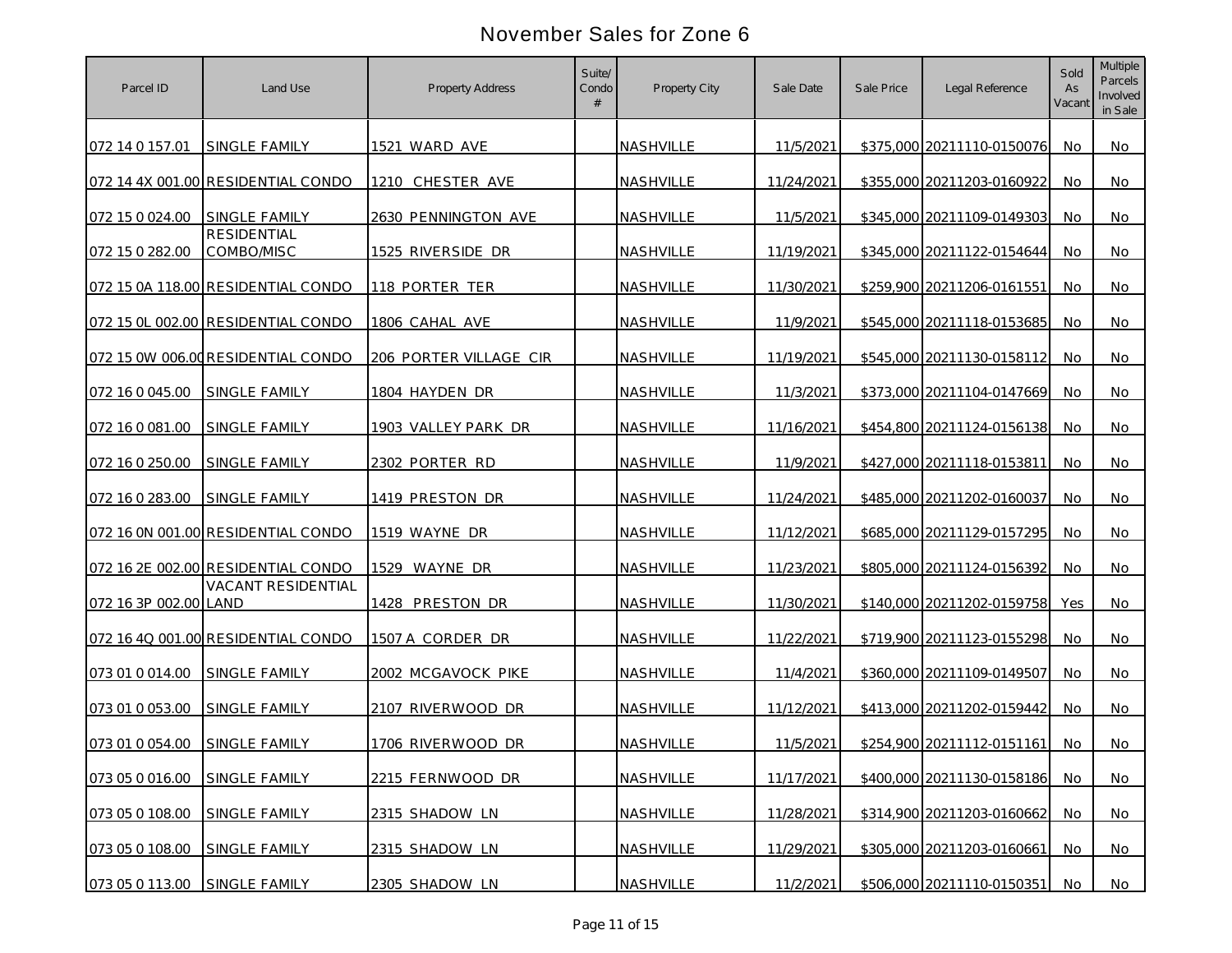| Parcel ID       | Land Use                           | <b>Property Address</b> | Suite/<br>Condo      | Property City    | Sale Date  | Sale Price | Legal Reference              | Sold<br>As<br>Vacant | <b>Multiple</b><br>Parcels<br>Involved<br>in Sale |
|-----------------|------------------------------------|-------------------------|----------------------|------------------|------------|------------|------------------------------|----------------------|---------------------------------------------------|
| 073 09 0 045.00 | <b>SINGLE FAMILY</b>               | 2402 GREGORY DR         |                      | NASHVILLE        | 11/8/2021  |            | \$434,900 20211115-0151783   | No.                  | No                                                |
| 073 09 0 079.00 | <b>SINGLE FAMILY</b>               | 2418 MCGINNIS DR        |                      | NASHVILLE        | 11/30/2021 |            | \$540,000 20211203-0161036   | No.                  | No                                                |
| 073 13 0 117.00 | SINGLE FAMILY                      | 2712 MAILAN DR          |                      | NASHVILLE        | 11/12/2021 |            | \$365,000 20211122-0154740   | <b>No</b>            | No                                                |
| 073 13 0 168.00 | SINGLE FAMILY                      | 1815 ROSEBANK AVE       |                      | NASHVILLE        | 11/15/2021 |            | \$440,000 20211130-0157969   | No                   | No                                                |
| 082 03 0 494.00 | SINGLE FAMILY                      | 1004 N 5TH ST           |                      | NASHVILLE        | 11/8/2021  |            | \$650,000 20211112-0150776   | No                   | No                                                |
| 082 03 0 540.00 | SINGLE FAMILY                      | 860 JOSEPH AVE          |                      | NASHVILLE        | 11/16/2021 |            | \$361,507 20211208-0162732   | No                   | No                                                |
| 082 03 0 540.00 | <b>SINGLE FAMILY</b>               | 860 JOSEPH AVE          |                      | NASHVILLE        | 11/16/2021 |            | \$335,000 20211124-0155771   | No                   | No                                                |
| 082 04 0 257.00 | SINGLE FAMILY                      | 879 GRANADA AVE         |                      | NASHVILLE        | 11/12/2021 |            | \$185,000 20211123-0155170   | No                   | No                                                |
| 082 04 0 419.00 | <b>DUPLEX</b>                      | 909 MANILA AVE          |                      | NASHVILLE        | 11/16/2021 |            | \$1,484,000 20211117-0153031 | No                   | No                                                |
| 082 07 0 207.00 | <b>ZERO LOT LINE</b>               | 701 JOSEPH AVE          |                      | NASHVILLE        | 11/12/2021 |            | \$425,000 20211119-0154298   | No.                  | No                                                |
| 082 07 0 441.00 | ZERO LOT LINE                      | 620 N 5TH ST            |                      | <b>NASHVILLE</b> | 11/12/2021 |            | \$360,000 20211116-0152330   | <b>No</b>            | No                                                |
|                 | 082 07 0M 004.00 RESIDENTIAL CONDO | 402 CLEVELAND ST        | $\mathcal{P} \equiv$ | NASHVILLE        | 11/30/2021 |            | \$675,000 20211206-0161166   | No                   | No                                                |
| 082 08 0 011.00 | SINGLE FAMILY                      | 809 N 6TH ST            |                      | NASHVILLE        | 11/1/2021  |            | \$336,000 20211103-0147224   | <b>No</b>            | No                                                |
| 082 08 0 093.00 | SINGLE FAMILY                      | 830 SEYMOUR AVE         |                      | NASHVILLE        | 11/12/2021 |            | \$357,500 20211115-0151448   | No                   | No                                                |
| 082 08 0 127.00 | SINGLE FAMILY                      | 914 W EASTLAND AVE      |                      | NASHVILLE        | 11/12/2021 |            | \$576,000 20211122-0154726   | No.                  | No.                                               |
| 082 08 0 142.00 | SINGLE FAMILY                      | 723 N 9TH ST            |                      | NASHVILLE        | 11/10/2021 |            | \$504,700 20211118-0153444   | <b>No</b>            | No                                                |
| 082 08 0 305.00 | <b>SINGLE FAMILY</b>               | 903 CHICAMAUGA AVE      |                      | NASHVILLE        | 11/18/2021 |            | \$707,000 20211123-0155423   | No.                  | No                                                |
| 082 08 0 352.00 | SINGLE FAMILY                      | 945 A MANSFIELD ST      |                      | NASHVILLE        | 11/17/2021 |            | \$920,000 20211123-0155444   | No.                  | No                                                |
| 082 12 0 158.00 | SINGLE FAMILY                      | 906 MARINA ST           |                      | NASHVILLE        | 11/9/2021  |            | \$715,000 20211116-0152241   | No.                  | No                                                |
| 082 16 0 172.00 | QUADPLEX                           | 935 FATHERLAND ST       |                      | NASHVILLE        | 11/10/2021 |            | \$740,600 20211118-0153523   | No                   | No                                                |
| 082 16 0 179.00 | <b>RESIDENTIAL</b><br>COMBO/MISC   | 919 FATHERLAND ST       |                      | NASHVILLE        | 11/16/2021 |            | \$985,000 20211117-0153058   | No.                  | No                                                |
| 082 16 0 303.00 | SINGLE FAMILY                      | 717 BOSCOBEL ST         |                      | NASHVILLE        | 11/22/2021 |            | \$975,000 20211129-0157262   | No                   | No                                                |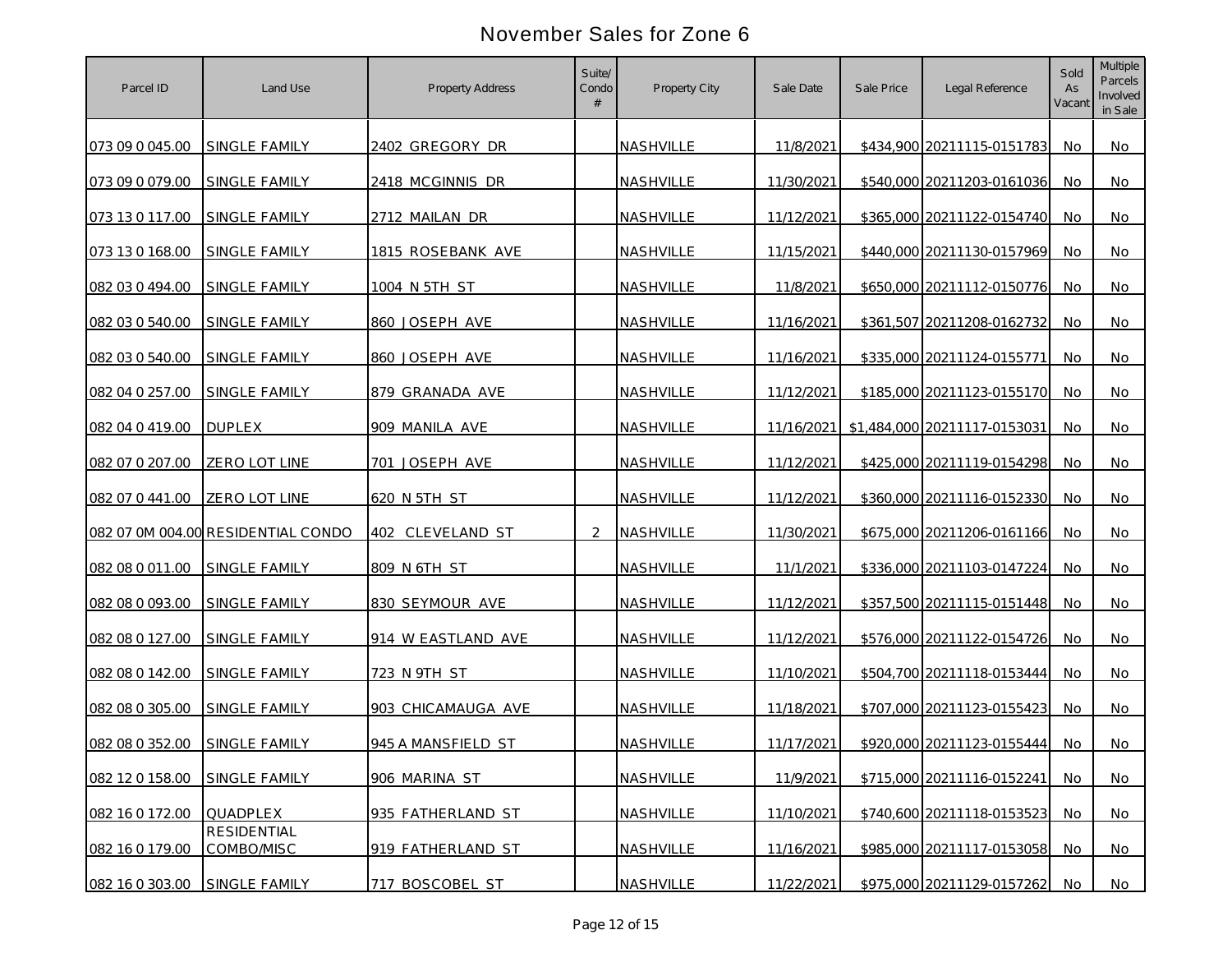| Parcel ID       | Land Use                                   | <b>Property Address</b> | Suite/<br>Condo | Property City    | Sale Date  | Sale Price | Legal Reference            | Sold<br>As<br>Vacant | <b>Multiple</b><br>Parcels<br>Involved<br>in Sale |
|-----------------|--------------------------------------------|-------------------------|-----------------|------------------|------------|------------|----------------------------|----------------------|---------------------------------------------------|
| 083 01 0 114.00 | <b>SINGLE FAMILY</b>                       | 1005 A SHARPE AVE       |                 | NASHVILLE        | 11/3/2021  |            | \$775,000 20211108-0149006 | No                   | No                                                |
| 083 01 0 443.00 | ZERO LOT LINE                              | 910 EMMETT AVE          |                 | NASHVILLE        | 11/23/2021 |            | \$365,000 20211129-0157326 | No.                  | No                                                |
| 083 01 0 447.00 | <b>ZERO LOT LINE</b>                       | 912 EMMETT AVE          |                 | NASHVILLE        | 11/23/2021 |            | \$365,000 20211129-0157305 | No                   | No                                                |
|                 | 083 01 0N 002.00 RESIDENTIAL CONDO         | 1310 B MCKENNIE AVE     |                 | NASHVILLE        | 11/30/2021 |            | \$665,000 20211202-0159665 | No                   | No                                                |
| 083 02 0 129.00 | SINGLE FAMILY                              | 1006 N 16TH ST          |                 | NASHVILLE        | 11/12/2021 |            | \$270,000 20211118-0153497 | No                   | No                                                |
| 083 02 0 180.00 | SINGLE FAMILY                              | 419 SCOTT AVE           |                 | NASHVILLE        | 11/24/2021 |            | \$749,000 20211202-0159497 | No                   | No                                                |
|                 | 083 02 0B 002.00 RESIDENTIAL CONDO         | 1601 A DOUGLAS AVE      |                 | NASHVILLE        | 11/12/2021 |            | \$555,000 20211130-0158139 | No                   | No                                                |
| 083 03 0 136.00 | SINGLE FAMILY                              | 1300 RIVERSIDE DR       |                 | NASHVILLE        | 11/29/2021 |            | \$665,000 20211208-0162449 | No                   | No                                                |
|                 | 083 03 1H 002.00 RESIDENTIAL CONDO         | 1310 A PORTER RD        |                 | NASHVILLE        | 11/27/2021 |            | \$601,300 20211207-0162126 | No                   | No                                                |
|                 | 083 03 2D 002.00 RESIDENTIAL CONDO         | 1413 B RIVERSIDE DR     |                 | NASHVILLE        | 11/12/2021 |            | \$650,000 20211119-0154064 | No.                  | No                                                |
| 083 04 0 064.00 | <b>SINGLE FAMILY</b><br>VACANT RESIDENTIAL | 2417 CARTER AVE         |                 | <b>NASHVILLE</b> | 11/23/2021 |            | \$567.500 20211124-0156471 | No.                  | No.                                               |
| 083 04 0 118.00 | LAND                                       | 2321 CARTER AVE         |                 | NASHVILLE        | 11/22/2021 |            | \$750,000 20211201-0158524 | No                   | No                                                |
|                 | 083 05 0G 007.00 RESIDENTIAL CONDO         | 701 C CLEO MILLER DR    |                 | <b>NASHVILLE</b> | 11/19/2021 |            | \$430,000 20211201-0159037 | No.                  | No                                                |
| 083 06 0 034.00 | SINGLE FAMILY                              | 1612 BENJAMIN ST        |                 | NASHVILLE        | 11/5/2021  |            | \$535,000 20211124-0155873 | No                   | No                                                |
| 083 06 0 042.00 | SINGLE FAMILY                              | 901 N 16TH ST           |                 | NASHVILLE        | 11/3/2021  |            | \$450,000 20211214-0165183 | No.                  | No.                                               |
| 083 06 0 079.00 | SINGLE FAMILY                              | 813 A SETLIFF PL        |                 | NASHVILLE        | 11/2/2021  |            | \$853,000 20211117-0153114 | <b>No</b>            | No                                                |
| 083 06 0 124.00 | <b>SINGLE FAMILY</b>                       | 209 MANCHESTER AVE      |                 | NASHVILLE        | 11/12/2021 |            | \$764,000 20211116-0152415 | No.                  | No                                                |
| 083 06 0 239.00 | SINGLE FAMILY                              | 1705 EASTLAND AVE       |                 | NASHVILLE        | 11/29/2021 |            | \$975,000 20211202-0159824 | No.                  | No                                                |
|                 | 083 06 0R 006.00 RESIDENTIAL CONDO         | 217 GENTRY AVE          |                 | NASHVILLE        | 11/4/2021  |            | \$550,000 20211112-0150928 | No.                  | No                                                |
| 083 07 0 093.00 | <b>VACANT RESIDENTIAL</b><br>LAND          | 934 RIVERSIDE DR        |                 | NASHVILLE        | 11/19/2021 |            | \$505,000 20211129-0157106 | Yes                  | Yes                                               |
| 083 07 0 094.00 | SINGLE FAMILY                              | 932 RIVERSIDE DR        |                 | NASHVILLE        | 11/19/2021 |            | \$505,000 20211129-0157106 | No.                  | <b>Yes</b>                                        |
|                 | 083 07 0E 001.00 RESIDENTIAL CONDO         | 716 A GROVES PARK RD    |                 | NASHVILLE        | 11/4/2021  |            | \$565,000 20211108-0148985 | No                   | No                                                |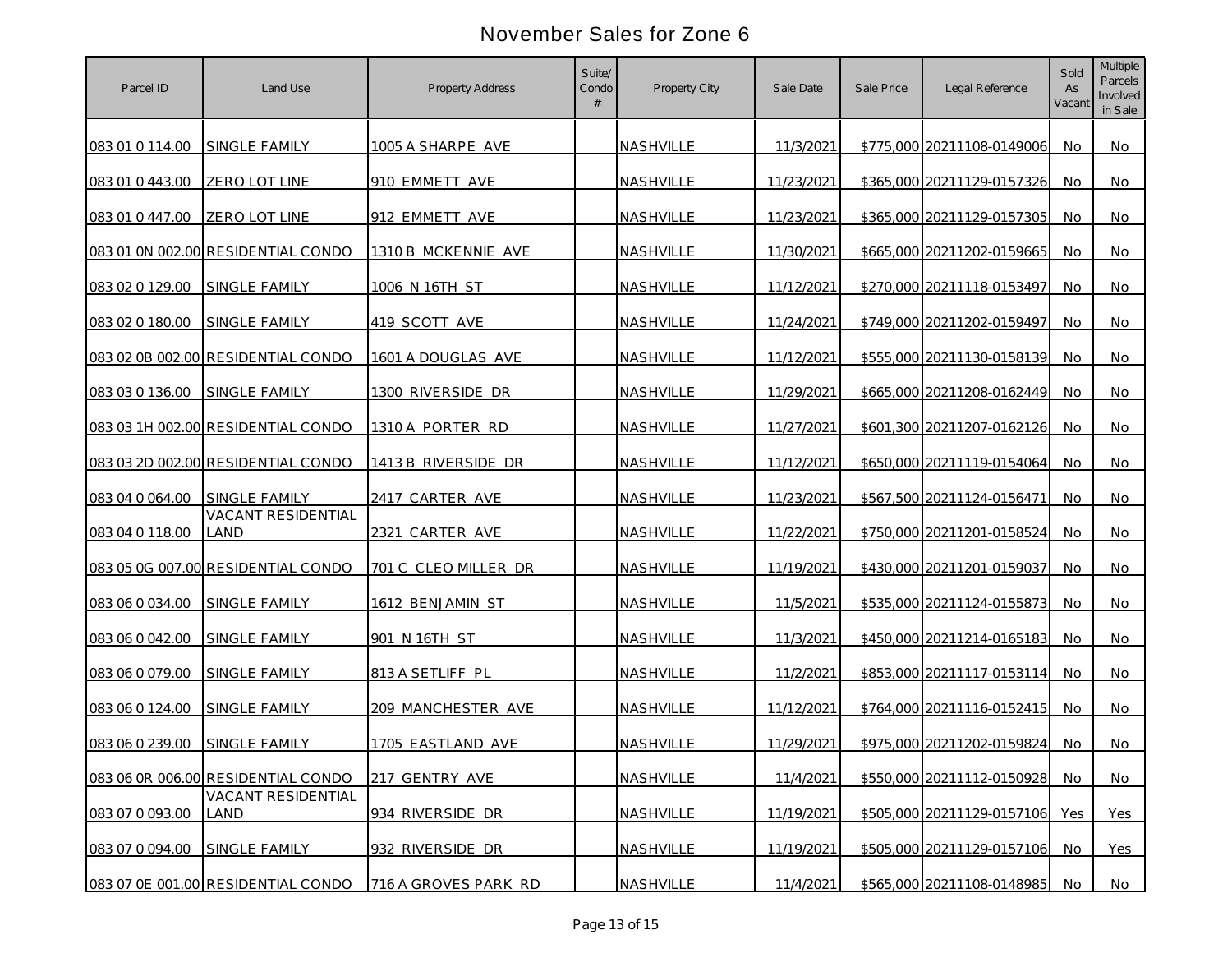| Parcel ID                     | Land Use                           | <b>Property Address</b> | Suite/<br>Condo | Property City | Sale Date  | Sale Price | Legal Reference                        | Sold<br>As<br>Vacant | <b>Multiple</b><br>Parcels<br>Involved<br>in Sale |
|-------------------------------|------------------------------------|-------------------------|-----------------|---------------|------------|------------|----------------------------------------|----------------------|---------------------------------------------------|
| 083 08 0 208.00               | <b>SINGLE FAMILY</b>               | 2806 MEADOW ROSE DR     |                 | NASHVILLE     | 11/4/2021  |            | \$470,000 20211203-0160703             | <b>No</b>            | No                                                |
|                               | 083 08 0B 001.00 RESIDENTIAL CONDO | 916 A POTTER LN         |                 | NASHVILLE     | 11/23/2021 |            | \$720,000 20211129-0157449             | No.                  | No                                                |
| 083 09 0 025.00               | SINGLE FAMILY                      | 1309 ORDWAY PL          |                 | NASHVILLE     |            |            | 11/1/2021 \$1,500,000 20211109-0149185 | No                   | No                                                |
| 083 09 0 083.00               | SINGLE FAMILY                      | 1108 GARTLAND AVE       |                 | NASHVILLE     | 11/29/2021 |            | \$970,000 20211214-0165127             | No                   | No                                                |
| 083 10 0 067.00               | SINGLE FAMILY                      | 412 LOCKLAND DR         |                 | NASHVILLE     | 11/4/2021  |            | \$700,000 20211112-0150576             | No                   | No                                                |
| 083 10 0 300.00               | SINGLE FAMILY                      | 1703 WOODLAND ST        |                 | NASHVILLE     | 11/29/2021 |            | \$799,000 20211108-0148690             | No                   | No                                                |
| 083 12 0 021 00               | <b>SINGLE FAMILY</b>               | 2512 BARCLAY DR         |                 | NASHVILLE     | 11/19/2021 |            | \$520,000 20211201-0158426             | No                   | No                                                |
| 083 12 0 142.00               | SINGLE FAMILY                      | 902 MITCHELL RD         |                 | NASHVILLE     | 11/19/2021 |            | \$470,000 20211129-0157205             | No                   | No                                                |
| 083 13 0 135.00               | SINGLE FAMILY                      | 1112 LILLIAN ST         |                 | NASHVILLE     | 11/2/2021  |            | \$861,000 20211115-0151525             | No                   | No                                                |
| 083 13 0 269.00               | <b>SINGLE FAMILY</b>               | 1310 SHELBY AVE         |                 | NASHVILLE     | 11/10/2021 |            | \$500,000 20211130-0157821             | No.                  | No                                                |
| 083 13 0 475.00               | SINGLE FAMILY                      | 1502 BOSCOBEL ST        |                 | NASHVILLE     | 11/4/2021  |            | \$790,000 20211105-0148267             | <b>No</b>            | No                                                |
| 083 14 0 050.00               | SINGLE FAMILY                      | 1607 RUSSELL ST         |                 | NASHVILLE     | 11/18/2021 |            | \$475,000 20211129-0156966             | No                   | No                                                |
| 083 14 0 096.00               | SINGLE FAMILY                      | 1907 RUSSELL ST         |                 | NASHVILLE     | 11/22/2021 |            | \$557,000 20211206-0161399             | <b>No</b>            | No                                                |
| 083 14 0 096.00               | SINGLE FAMILY                      | 1907 RUSSELL ST         |                 | NASHVILLE     | 11/22/2021 |            | \$520,000 20211130-0158157             | No                   | No                                                |
| 083 14 0 195.00               | SINGLE FAMILY                      | 1609 LILLIAN ST         |                 | NASHVILLE     | 11/9/2021  |            | \$336,400 20211117-0153308             | No                   | No.                                               |
| 083 14 0 195.00               | <b>SINGLE FAMILY</b>               | 1609 LILLIAN ST         |                 | NASHVILLE     | 11/22/2021 |            | \$419,750 20211203-0160801             | <b>No</b>            | No                                                |
| 083 14 0 207.00               | <b>SINGLE FAMILY</b>               | 1802 FATHERLAND ST      |                 | NASHVILLE     | 11/15/2021 |            | \$496,000 20211122-0154482             | No.                  | No                                                |
| 083 14 0 215.00               | <b>SINGLE FAMILY</b>               | 1813 LILLIAN ST         |                 | NASHVILLE     | 11/19/2021 |            | \$677,000 20211123-0155310             | No.                  | No                                                |
| 083 15 0 179.00 SINGLE FAMILY |                                    | 2715 BARCLAY DR         |                 | NASHVILLE     | 11/17/2021 |            | \$350,000 20211208-0162648             | No                   | No                                                |
|                               | 083 15 OL 001.00 RESIDENTIAL CONDO | 251 RIVERSIDE DR        |                 | NASHVILLE     | 11/16/2021 |            | \$655,000 20211119-0154307             | No                   | No                                                |
| 084 01 0 090.00 SINGLE FAMILY |                                    | 830 ROSE PARK DR        |                 | NASHVILLE     | 11/18/2021 |            | \$456,500 20211202-0159521             | No.                  | No                                                |
|                               | 084 05 0B 001.00 RESIDENTIAL CONDO | 2810 EASTLAND AVE       |                 | NASHVILLE     | 11/4/2021  |            | \$614,244 20211108-0148657             | No                   | No                                                |